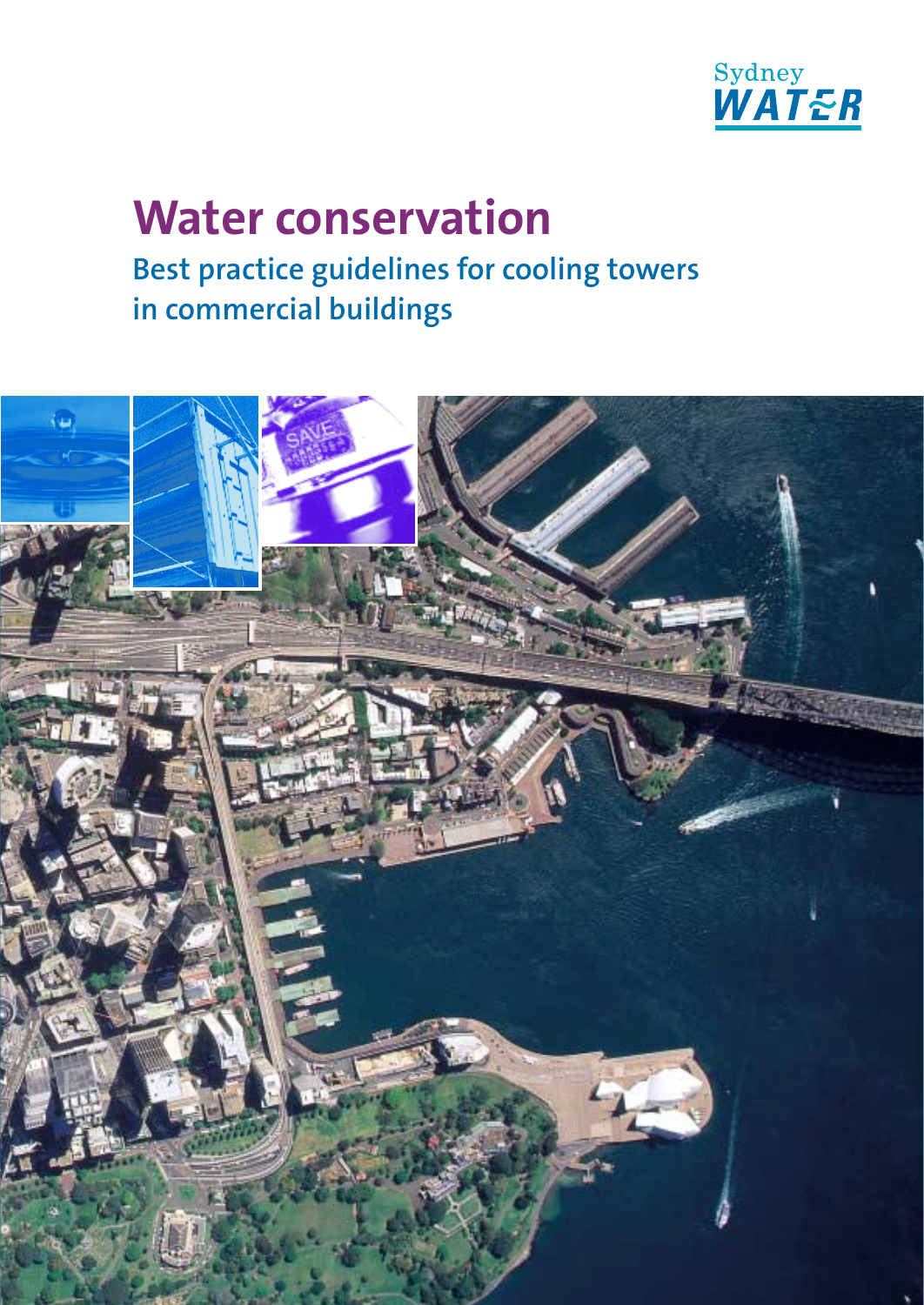# **Acknowledgments**

We wish to thank the following for assisting Sydney Water in the development of these best practice guidelines for cooling towers in commercial buildings:

- Steve Hennessy & Stan Wesley, AHA Management Pty Ltd
- Phil Bullock, Absolute Water Treatment Pty Ltd

and the following for their critical review of the document:

- Michael Bellstedt, Minus 40 Pty Ltd
- Clive Broadbent, Clive Broadbent and Associates Pty Ltd
- Stephen Buck, CSIRO Telecommunications and Industrial Physics, Lindfield
- Kevin Gehan, Ondeo Nalco Pty Ltd
- Jason Wagg & John Rule, Balticare Pty Ltd
- Stephen D'Alessandro, AMP Capital Investors Ltd
- NSW Sustainable Energy Development Authority (SEDA)

We would also like to thank the following companies for providing diagrams and photos:

- Carrier Air Conditioning Pty Ltd
- Muller Industries Australia Pty Ltd
- Thermal Energy Storage Technologies (Australia)
- Climatemaster's Australian agent Air Solutions International Pty Ltd
- Daikin Australia Pty Ltd
- Microsoft Pty Ltd
- Royal & Sun Alliance Insurance Australia Ltd

## **Proudly supported by:**



## Solutions for the future SEDA

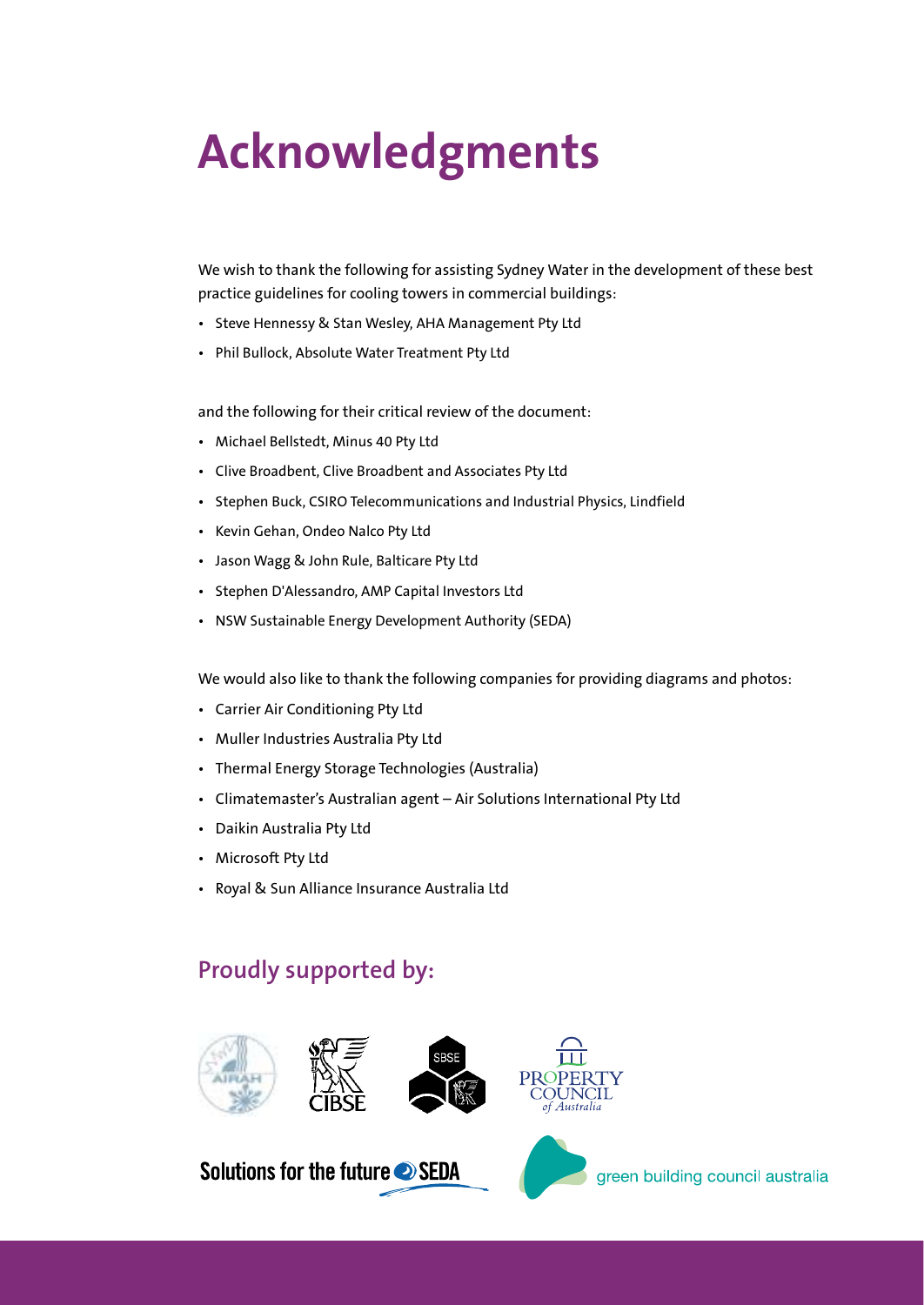# **Contents**

| Introduction to best practice guidelines                   | 4  |
|------------------------------------------------------------|----|
| Water usage in commercial buildings<br>with cooling towers | 5  |
| <b>Cooling towers</b>                                      | 7  |
| <b>Operation and maintenance of cooling towers</b>         | 10 |
| Design of buildings and services to save water             | 15 |
| <b>Water treatment contracts</b>                           | 25 |
| Regulations relevant to water cooling systems              | 29 |
| <b>Glossary of terms</b>                                   | 31 |

#### **Disclaimer**

This guide is sponsored by Sydney Water unless precluded from doing so by statute. Sydney Water disclaims any liability for any inaccuracy or incompleteness in the guide. Sydney Water makes no representation and does not warrant that any product process or procedure referred to in this guide is suitable for any purpose. Persons using this guide are not relieved from the responsibility of relying on their own enquiries as to suitability of any information, product, process or procedure for any envisaged purpose.

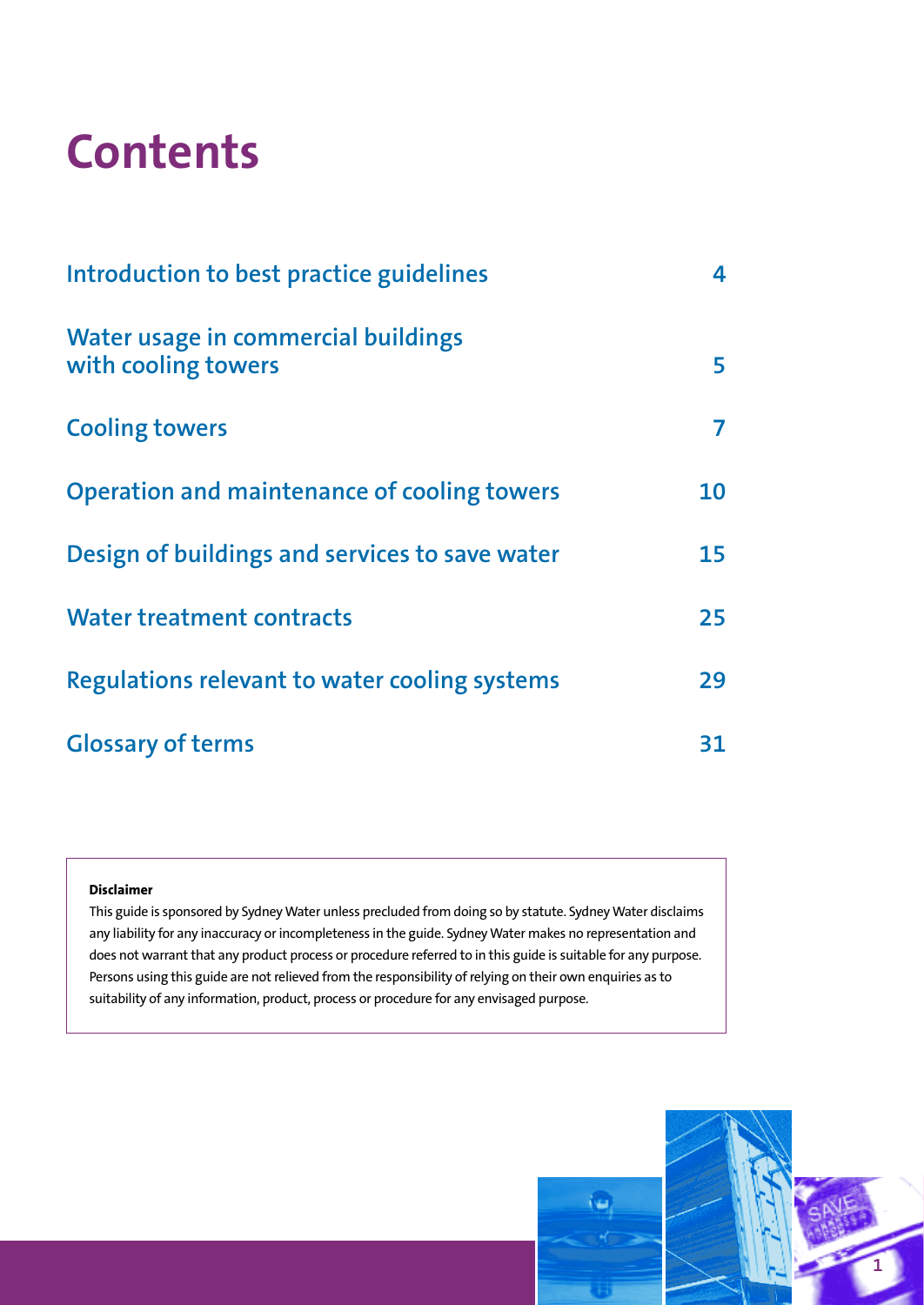# **Introduction to best practice guidelines**



## **Objective**

Sydney Water's every drop counts business program has prepared these Guidelines to help you minimise your water usage, particularly within your cooling towers.

More specifically it will help you to:

- Identify areas to reduce water use or minimise wastage in cooling towers.
- Identify alternatives to cooling towers.
- Identify opportunities for using alternative water supplies.
- Raise the sustainability rating of your building.

These Guidelines are intended for the use of building owners/managers, architects, system designers and services personnel. In implementing these Guidelines it would be advisable to consult with your maintenance personnel and water treatment specialist to help ensure a co-ordinated approach to achieving optimum savings in the water used in your cooling towers.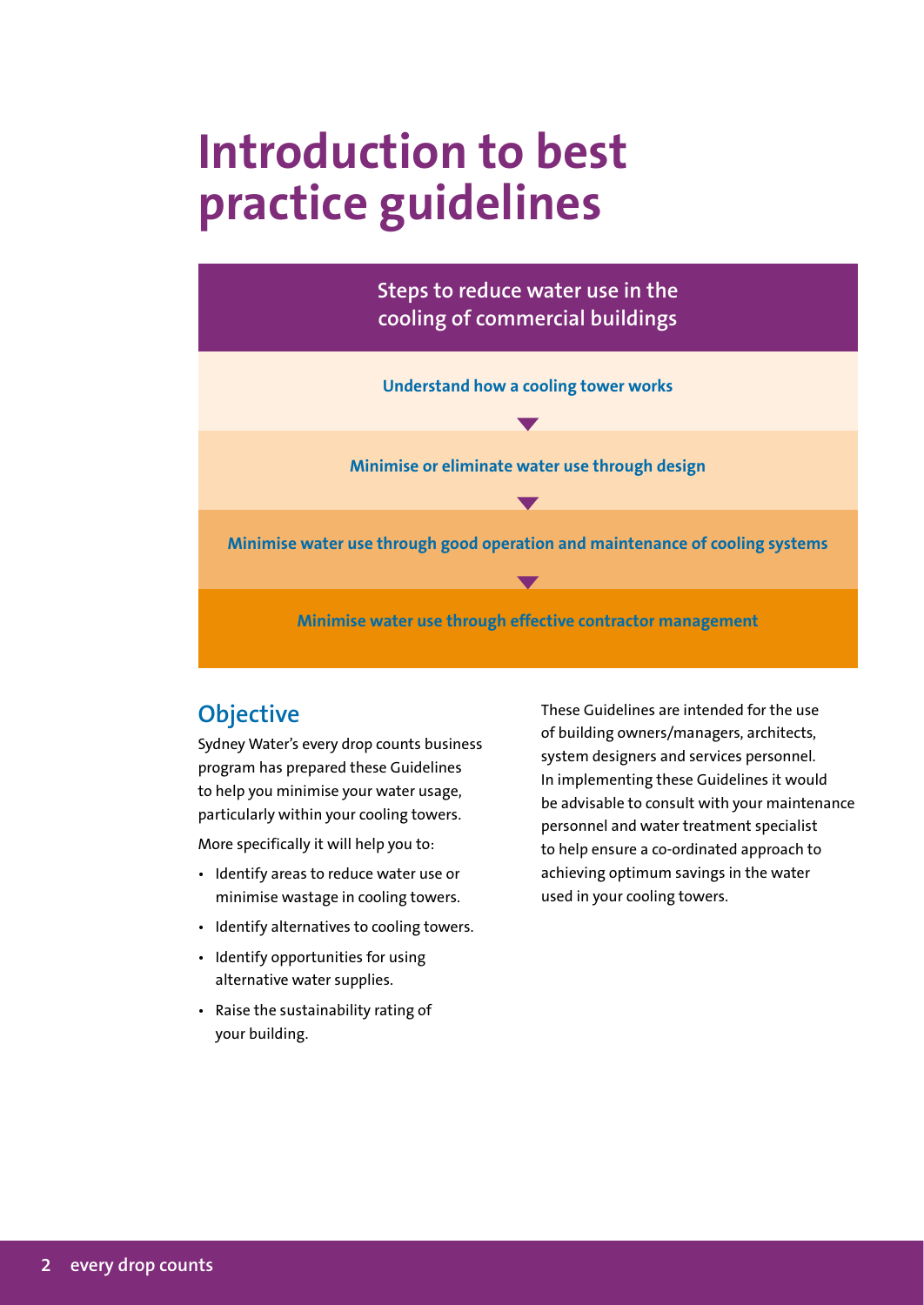

## **Benefits to the user**

Cooling towers are critical components in the efficient operation of chiller systems. Towers that are in good condition, operated properly and well maintained allow chillers to operate at peak efficiency. Even the slightest decrease in performance in cooling tower operation will have a major impact on chiller efficiency.

In spite of the important role that cooling towers play in chiller operation, they are often overlooked. Typically located on a building's roof, cooling towers all too often suffer from being out of sight and out of mind. Optimising the operation of the cooling tower not only could save you water but also help you operate and maintain your chiller at peak efficiency.

## **Why is Sydney Water interested in cooling towers?**

Sydney Water is committed to reducing water consumption to ensure a safe and reliable water supply for the future.

Since 1990, water consumption has reduced by 18%. With your help, we are aiming to reduce water use by a further 17% over the next ten years.

The commercial building sector in Sydney Water's area of operations currently uses approximately 100 million litres of water per day. Water audits to date have shown that on average 30% of this water is used in cooling towers. With approximately 6,500 cooling towers registered in NSW, the majority of these in Sydney Water's area of operations, this represents a significant water saving opportunity.

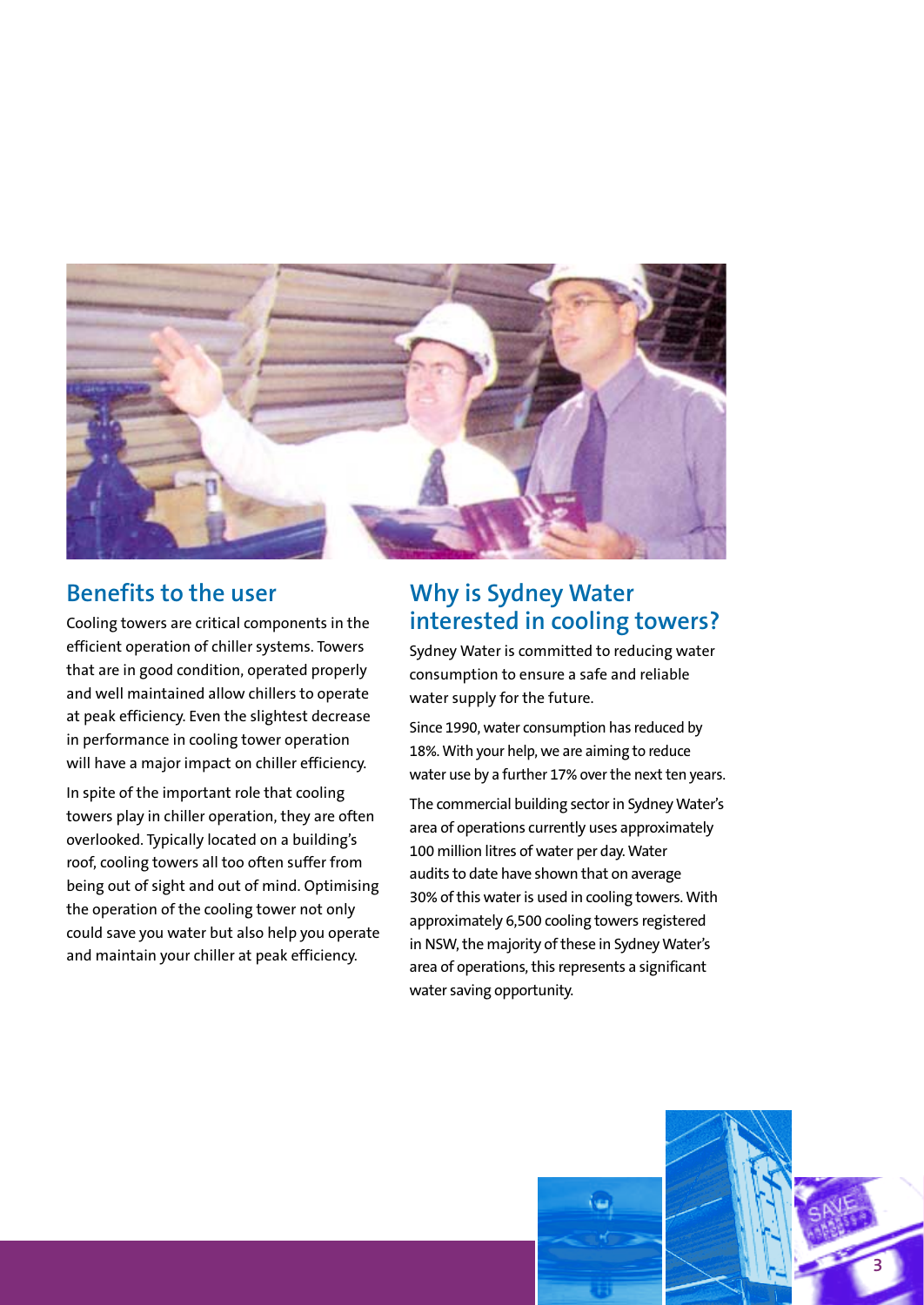# **Water usage in commercial buildings with cooling towers**





## **Benchmark for water use**

Sydney Water conducted audits in a number of commercial buildings in Sydney. It was found that some well managed buildings consume considerably less water than others. How building owners managed their cooling water systems played a significant role in determining overall water efficiency.

Current best practice in Sydney is 0.8 kilolitres (kL) per square meter per annum. That is 22kL per day for a 10,000m2 office. Use this graph to see if your office building is water efficient.

## **Estimating your savings**

Using the graph above you can determine your "best practice" consumption. You can then estimate the potential water and financial savings possible by comparing the "best practice" consumption to your current consumption.

When you reduce your overall water consumption, you not only save the cost of the water coming in but you also save on water going out through the sewerage system. Sewer usage charges apply to businesses discharging greater than 1.37kL/day. They are calculated based on your sewer usage discharge factor (SUDF), a measure of the ratio of water going out to water coming in.

In 2003, water costs were set at \$0.98/kL and sewer costs at \$1.12/kL based on a SUDF of 100%. If your SUDF is 95%, your sewer cost becomes: 0.95 x \$1.12/kL = \$1.064 kL for every kL of water used above 1.37/kL/day.

These Guidelines have has plenty of ideas to help you reduce the water consumed by your air conditioning systems. The checklists in the back of the operation and maintenance of cooling towers section and the design of buildings and services to save water section serve as a summary. Feel free to photocopy and use them in your building.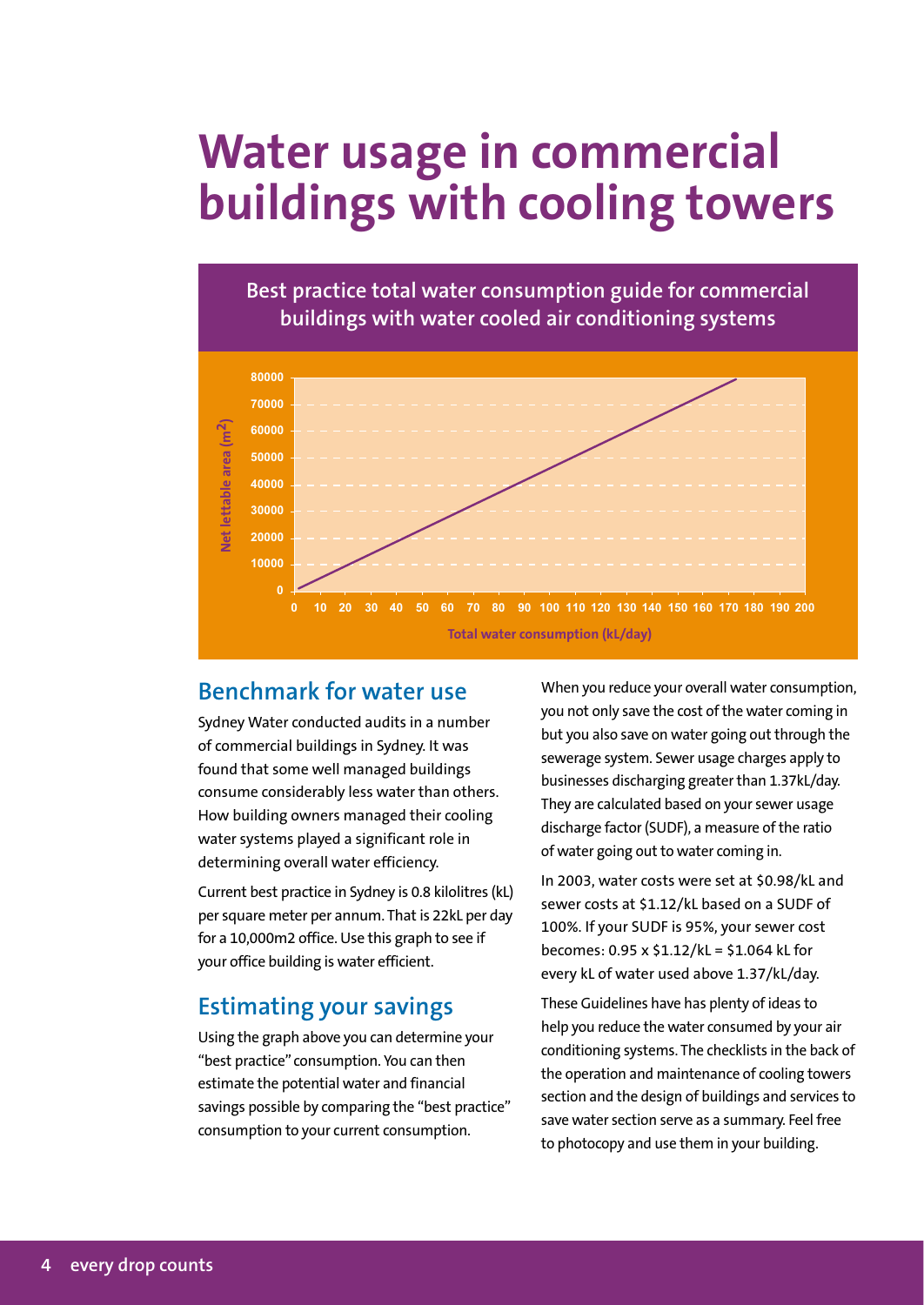# **Cooling towers How do cooling towers work?**

In simple terms, an air conditioning system operating in cooling mode, extracts heat from the air being supplied to a space, and discharges it to the atmosphere.

A cooling coil removes the heat from the air stream. The chilled water or refrigerant in the coil then transfers the heat to a chiller or compressor, where, through a refrigeration cycle, the heat is transferred to the condenser water system.

The condensed water is pumped to the cooling tower where it is sprayed over the fill material. Outside air is passed over the water, removing the heat. In removing the heat from the condenser water, significant evaporation occurs. Such evaporation is necessary for the system to work.

The cooled water that collects in the cooling tower basin, then returns to the chiller or compressor to complete the cycle.

The efficiency of the tower is dependant upon a number of factors including the wet bulb temperature of the air, the temperature of the inlet condenser water, the volume of fill material and the flow rates of air and water.

Cooling tower efficiency can affect chiller efficiency. For example, with a high efficiency chiller each one degree increase in condenser water temperature entering the chiller, could decrease chiller efficiency by 3.5%

Typically 0.1% of the recirculated water is evaporated. The evaporative cooling process is able to reduce the temperature of the condenser water by 5-15°C across the tower. A cooling tower, however, cannot reduce the temperature of the water below the wet bulb temperature of the outside air.



Schematic of a typical cooling water system.

**There are approximately 6,500 cooling towers registered in NSW. About 5,000 of these towers are in Sydney Water's area of operations.**

îш,

**5**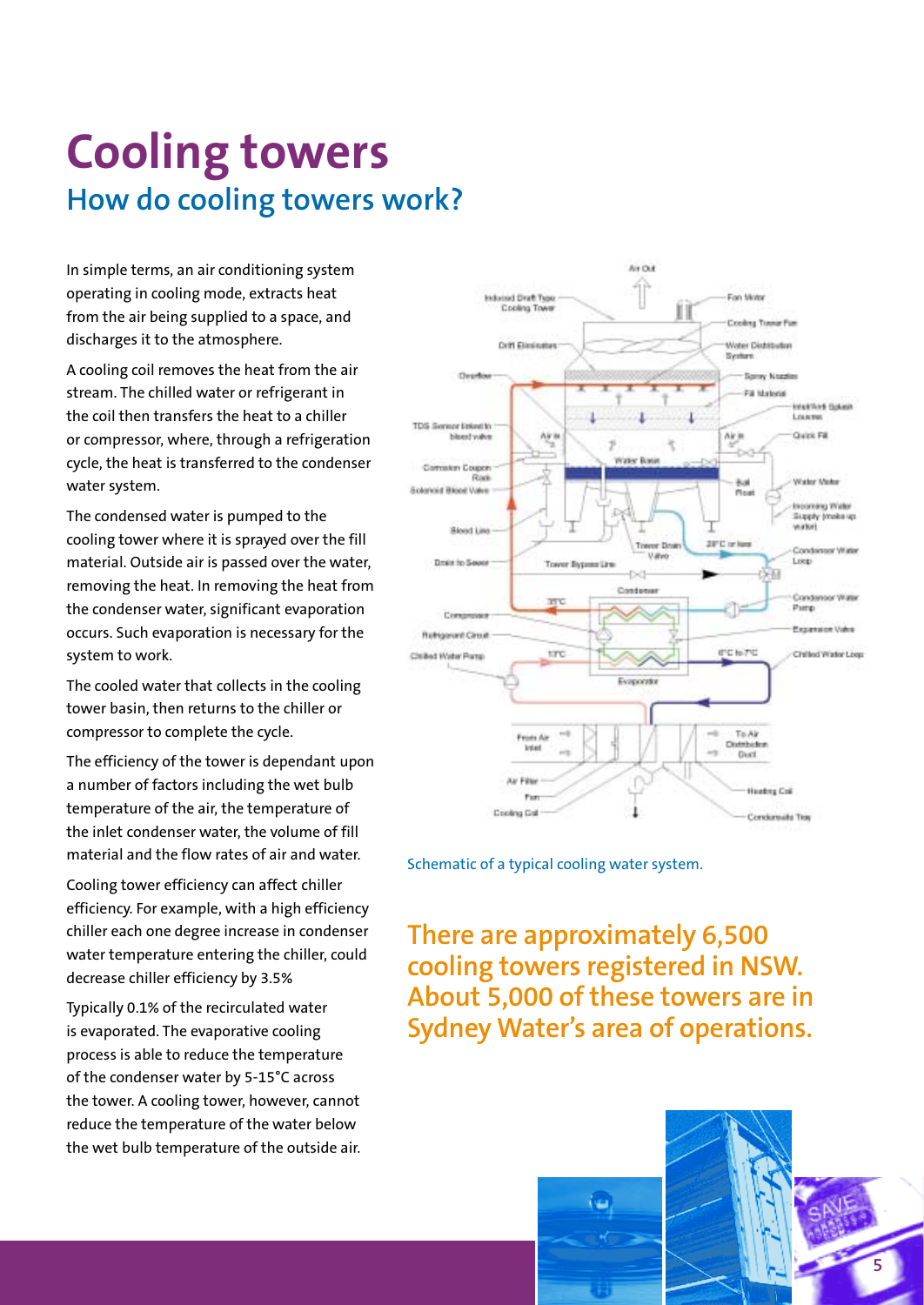# **Water usage in cooling towers**



**To establish how much water your cooling tower is using consider installing a sub-meter on the make up line. This will also assist with identifying excessive water use or wastage.**

Make up water is added to the cooling tower basin to replace condenser water lost from the cooling tower through evaporation, bleed, drift, splash and overflow. It is regulated using a float valve. Studies carried out to date on cooling towers in Sydney's commercial buildings show that on average evaporation accounted for 88%, bleed accounted for 5%, and drift and splash together accounted for 7% of water make up to a cooling tower.

#### **Evaporation**

The amount of water consumed through evaporation is dictated by the temperature difference between the condenser water inlet and outlet of the cooling tower. As explained in "How do cooling towers work", evaporation is a normal part of the water cooling process in cooling towers.

#### **Bleed**

To prevent the build up of dissolved and suspended solids in the water left behind after evaporation, some water is bled off. The bleed is normally automatic and controlled via a sensor that measures the conductivity (i.e. TDS) in the water. When the conductivity reaches a predetermined setting, the bleed valve opens and allows water to flow to sewer.

#### **Drift**

Drift is the water lost from the cooling tower as liquid droplets are entrained in the exhaust air, excluding condensation. Current standards limit drift to 0.002% of the recirculated condenser water.

#### **Splash**

Splash is the water that may be accidentally emitted by a cooling tower due to the splashing action of falling water within the tower or the effect of a strong wind blowing through the tower when exposed to the elements.

#### **Overflow**

Overflow occurs when the level of water within a cooling tower basin rises above a predetermined design level. Normally this water flows down an overflow pipe to the sewer.

Studies have shown that overflow is a common area of water wastage in cooling towers. In some cases it can account for up to 40% of daily make up water. This wastage is often due to operational problems or inadequate maintenance.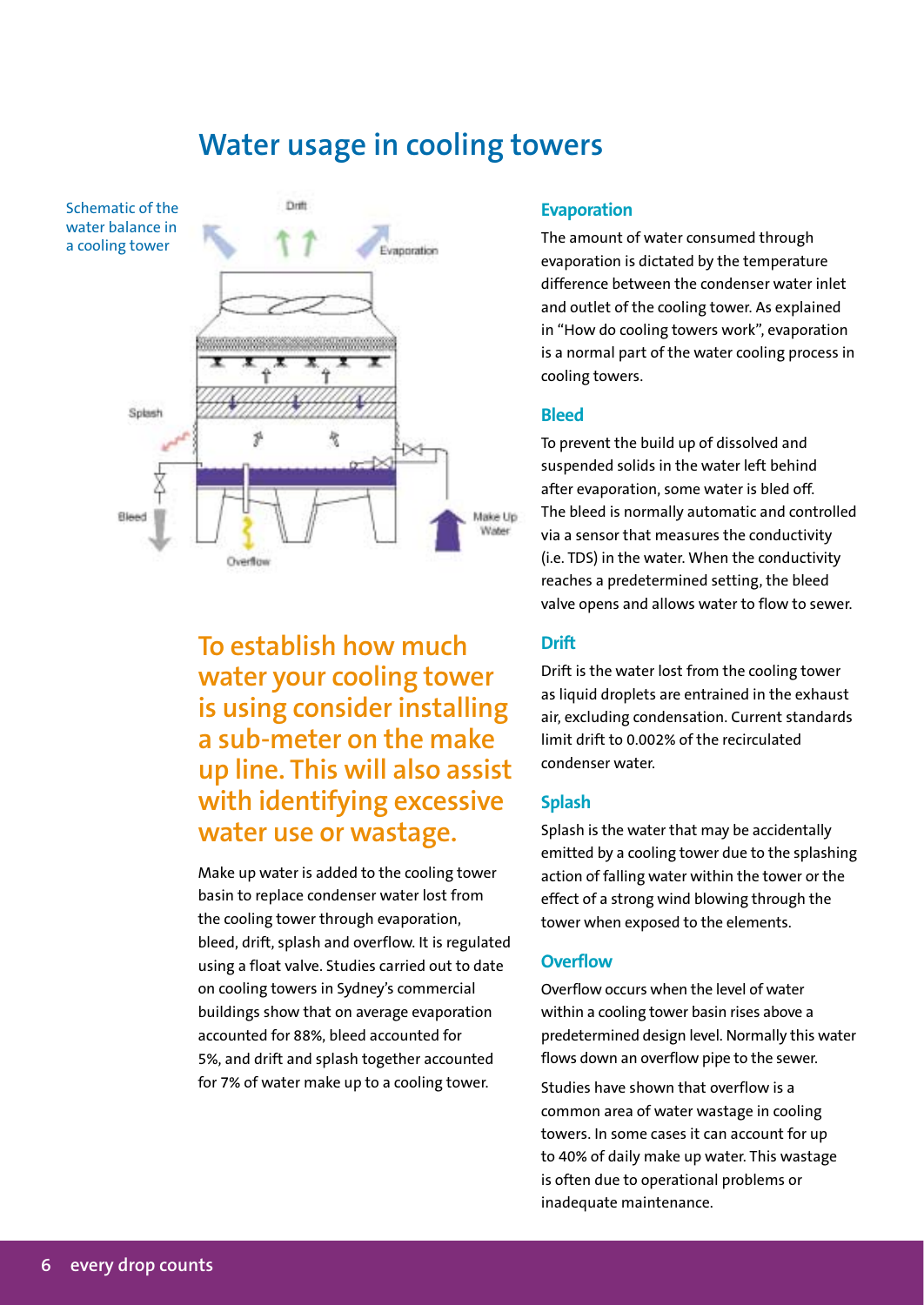# **Operation and maintenance of cooling towers**

**Steps to improve operation and maintenance of cooling towers**

**Reducing uncontrolled water losses**

**Reducing controlled water losses**

**Other ways to reduce water consumption through better operation and management**

The following information can be used to help minimise water usage and to also eliminate any water wastage associated with the operation and maintenance of cooling towers used for air-conditioning and process cooling purposes. A check sheet has been provided at the end of this section to take on-site when examining the operation and maintenance of your cooling towers.

## **Reducing uncontrolled water losses (first priority)**

Minimising water wastage through uncontrolled water loss is the first priority. Some common sources of water wastage include overflowing basins, leaking seals, splash, excessive drift and back-flooding. Such losses, referred to as 'uncontrolled water losses', can be reduced through proper maintenance and installation.

### **Fixing water overflows – incorrectly set ball float valves**

If water is seen to be flowing out of the drain pipe when the pump stops, this is an overflow problem. The most common cause is an incorrectly set ball float valve.

All ball float valves need to be checked periodically, as the water movement in the tower affects their setting.



Diagram of correctly and incorrectly set ball float valve

In towers with low water volume, such as those with a V shaped basin, getting the water level right can be difficult. Too high and you have an overflow problem, too low and you run the risk of emptying the basin on pump start-up. In such instances consideration should be given to using a break tank (to increase the effective volume), or replacing the ball float valve with a solenoid valve linked to electronic level detectors.

Sometimes the overflow pipe in the tower may be incorrectly positioned, or even leaking, and it is worth checking that the drain valve is properly closed and sealed.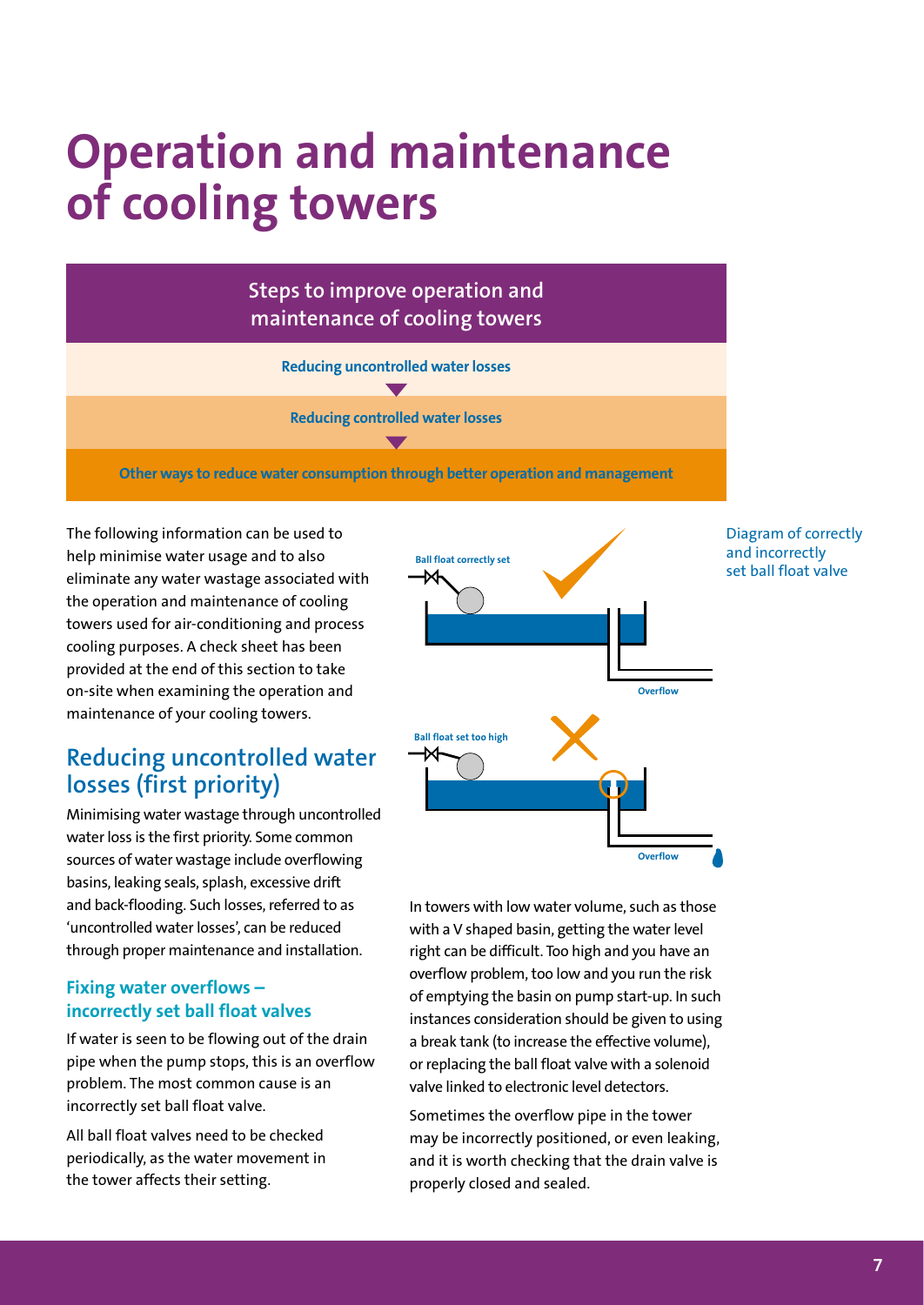## **Fixing water overflows – incorrect piping configuration**

Another common cause of overflow relates to the pipework configuration. If condenser water pipes run above the height of the tower spray heads, when the pump shuts down, water could flood back into the tower. This is easy to observe. Just check the tower overflow when the pump stops. To rectify the problem it is usually necessary to reconfigure the pipework. The use of non-return valves is not recommended, as with time dirt lodges in the seals and renders them ineffective. Sometimes, when the tower is located below the equipment it serves, it may be necessary to incorporate a 'trap'. Either way, you should consult a hydraulics engineer before making changes.

## Diagram of correct and incorrect piping configuration



## **Fixing water overflows – incorrect water balance**

Where there are two or more towers that are interconnected, incorrect water balance can also be an issue. This can be as simple as ball float valves set at different heights, in which case the floats need to be adjusted, or as complex as a pipework design fault or inconsistent tower basin heights, in which case an engineering review will be required.

# **A leak of just 250ml per second can cost you more than \$15,000 every year!**

## **Severe overflow problems**

Water should never flow over the edge of a tower basin. If it does, this suggests that there is both an overflow problem, and a problem with the overflow pipe (it could be blocked or incorrectly positioned). If the overflow pipe is clear and properly positioned, then the overflow problem is a severe one, as it is obviously overwhelming the capacity of the overflow pipe.

## **Reducing water splashing**

If the area around the tower is regularly wet, water is splashing out of the tower. This may be a design issue with the tower or it could be due to high winds. Either way, steps should be taken to eliminate the water loss. Often this can be achieved through the use of anti-splash louvres or splash mats. Anti-splash louvres have the added advantage of reducing the incidence of sunlight hitting the tower basin, which in turn reduces algae growth. If wind is an issue, suitable wind breaks may also be required.

## **Leakage from pipes, joints and pump glands**

If there is any leakage of water from the tower casing, basin or any air intake or exhaust ducts or flexible connections, then the joints may need to be adjusted or sealed. It is not just at the tower that uncontrolled water losses occur. Packed gland pump seals can often be problematic.



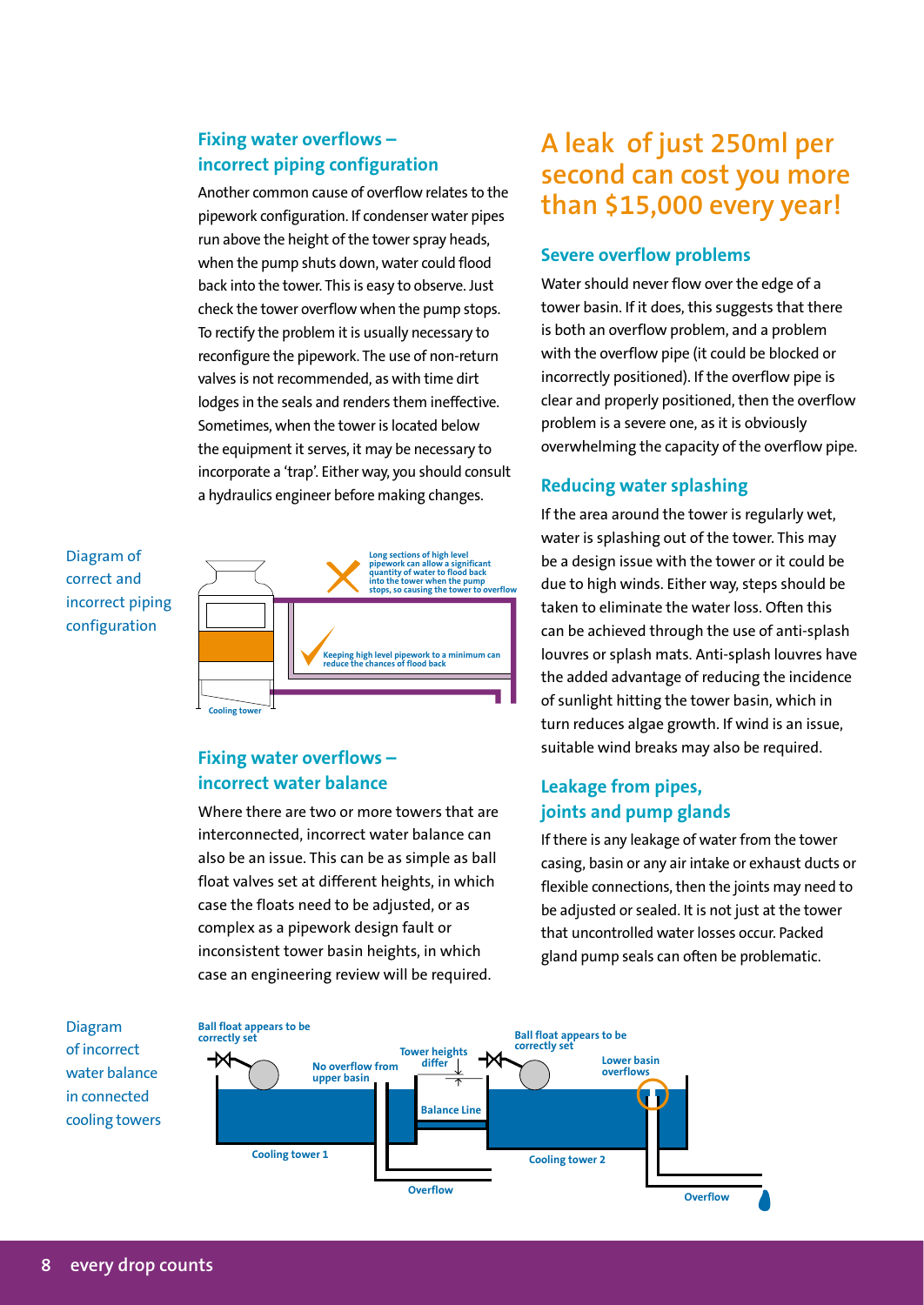



### **Minimising drift losses**

Use and placement of the correct drift eliminator (arrestor) to help minimise the amount of water and chemical lost to the atmosphere as drift, is very important. The Standard AS/NZS 3666 Part 1 requires that all new cooling towers are designed to have a drift rate of not more than 0.002% water loss from the condenser water system due to drift.

## **Reducing controlled water losses**

## **Controlling bleed**

The evaporative cooling process causes dissolved solids present in the make up water to concentrate in the condenser water. Unless water is bled to manage the concentration of dissolved solids, two problems can occur – corrosion and scaling. Scale formation occurs when dissolved solids reach their saturation point. They precipitate as scale at the point of highest heat transfer (i.e. condenser tubes), reducing heat transfer and increasing the refrigerant head pressure. Higher refrigerant head



pressures decrease chiller efficiency and reduce the chiller life expectancy. Dissolved solids can also contribute towards corrosion. It is, therefore, necessary to bleed some water.

AS/NZS 3666 Part 1 dictates that conductivity controllers be installed to automatically control bleed. Automatic bleeds sense when the conductivity is too high by comparing the conductivity of the water to the set point. If the conductivity is higher than the set point it will open a solenoid bleed valve.

**It is possible to get a rough idea of the cycles of concentration from the conductivity of the water (assuming the make up water conductivity is 148mS) :**

*740µS ≈ 5 cycles 1550µS ≈ 10 cycles 2200µS ≈ 15 cycles 3000µS ≈ 20 cycles 3600µS ≈ 25 cycles*

**The true value is dependant upon a number of factors, including the concentration of various chemicals, and the pH of the water**





2. Reading water meter on make up to the cooling tower

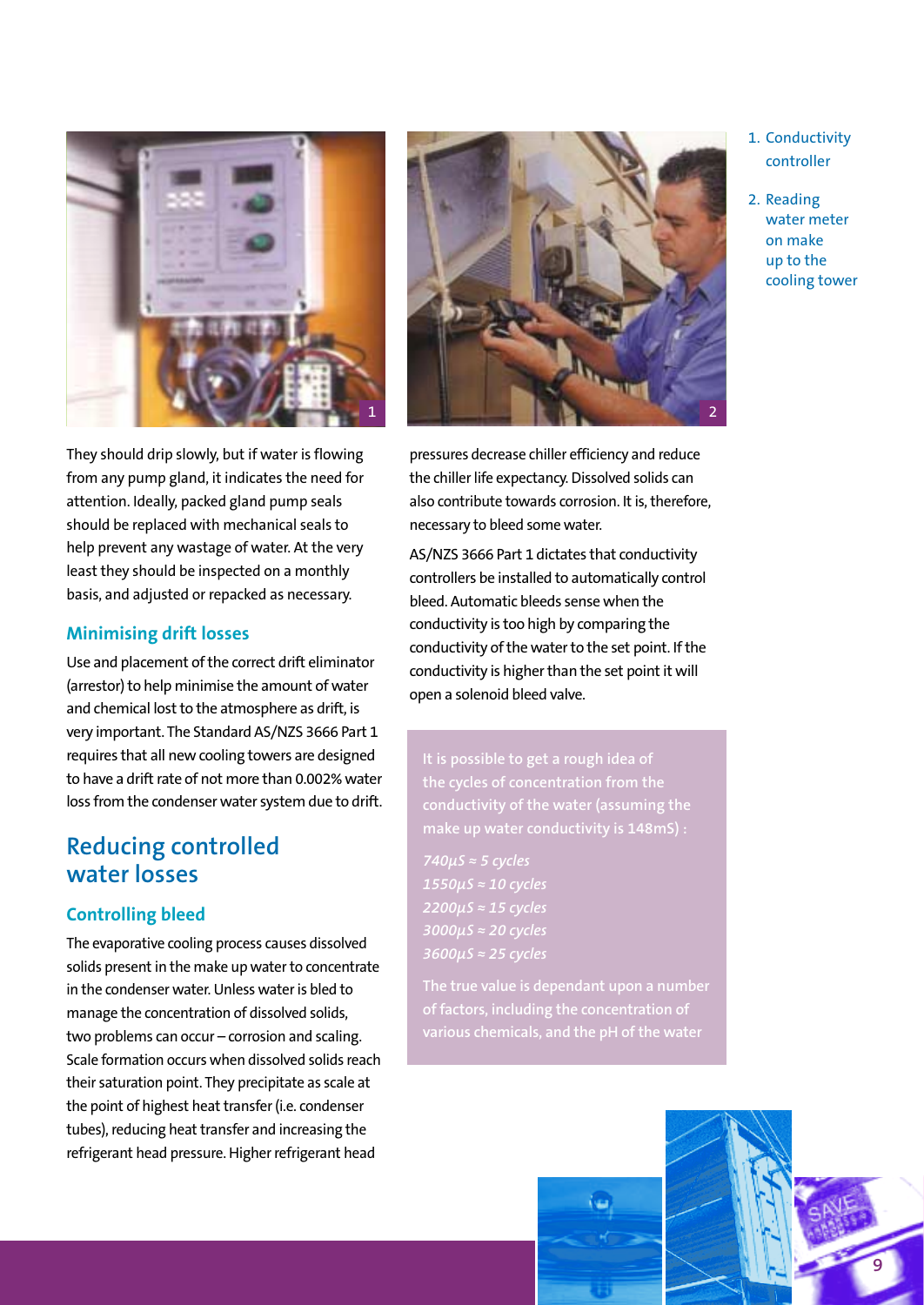

## **Combined water & chemical costs for air conditioning cooling towers Cooling tower size – based on heat load (ton)**

**300 ton (1050 KWR)**  $-$  200 ton (700 KWR)  $-$  100 ton (350 KWR)  $-50$  ton (175 KWR)

#### **Controlling bleed continued**

Many sensors are prone to fouling. A poorly maintained conductivity controller could keep the bleed valve open for longer than necessary. It is good practice to clean the conductivity sensor monthly and re-calibrate it at least every 6 months. Some systems require more frequent re-calibration. You should check with your water treatment contractor that this is being done, and that they note this in their service reports.

You should also check with your water treatment contractor that you have an automatic bleed lockout. This stops the bleed drain discharging treated water to waste while the biocide injection is in progress.

### **Managing cycles of concentration**

Cycles of concentration is the ratio of concentration of the dissolved solids in the condenser water to that of the make up water.

In consultation with your water treatment contractor, it may be possible to increase the 'cycles of concentration' of the dissolved solids in the condenser water to the stage where the bleed rate starts to decrease. Increasing the cycles of concentration from say 3 to 9, can provide 25% saving in the bleed water going to sewer. Even higher ratios have been applied at some sites due to the good quality of water in Sydney.

Care should be taken to ensure that a reduction in bleed rate does not adversely impact the water treatment program.

## **Other ways to reduce water consumption through cooling towers**

#### **Monitoring water use**

Consideration should be given to installing water meters on the make up to the cooling tower, and monitoring the water consumption regularly (perhaps by linking the meter to a building management system that reports consumption on a daily basis). By establishing a normal usage pattern, you will pick up abnormalities quickly.

#### **Use of by-pass valves**

If the condenser water system has a low heat load, the flow of condenser water through the cooling tower can be reduced via a tower by-pass valve. This valve enables the condenser water from the chiller to by-pass the cooling tower and return directly to the chiller, thus heating up to a point where maximum cooling can occur across the cooling tower. By minimising the number of times the condenser water flows through the cooling tower, water losses through evaporation, splash and drift can be minimised.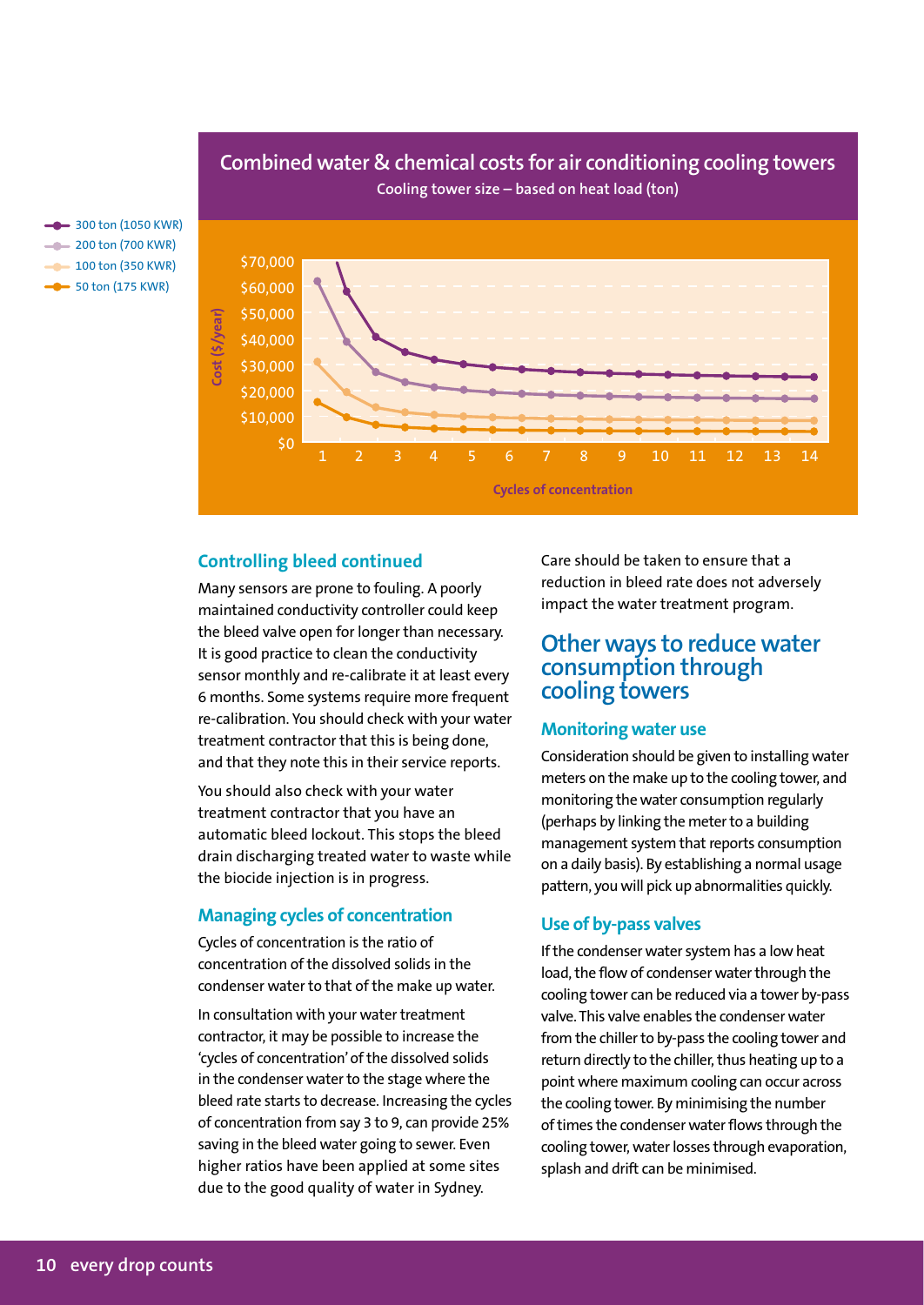



## 1. Cooling tower being cleaned

2. Schematic of cooling tower with side stream filter

## **Minimising cooling tower cleans through performance based maintenance**

Building owners can elect to adopt a performance based approach to maintenance using AS/NZS 3666 Part 3. This Standard provides an allowable alternative to the routine six monthly minimum cleaning process for condenser water systems specified in AS/NZS 3666 Part 2. Tower cleans can be suspended indefinitely if a competent assessment of microbial control is made and an appropriate treatment program is implemented in accordance with a risk assessment conducted on site.

### **Monthly maintenance activities**

The prescribed routine, monthly preventive maintenance activities conducted by your maintenance personnel, should identify and troubleshoot any problems which might occur with water losses in the cooling tower. See AS/NZS 3666 Parts 2 and 3.

At the very least you should ensure that your water treatment contractor inspects the cooling towers at each service visit, and reports back to you any water leaks or overflow problems. Often they will pick up excessive water consumption through low chemical levels in the water.

### **Side stream filters**

Side stream filtration is typically employed in systems that are prone to fouling from air borne contaminants like dust. The filters reduce build up of suspended solids in the water helping keep the water cleaner.

Some systems, however, use a lot of water to 'back wash' the filter media. If you have such a filter give consideration to capturing bleed-off in a backwash holding tank. You can then use it to backwash these side-stream filters. Using a bag or cartridge filter would save even more water since it does not entail a backwash cycle.

**Water loss means water treatment chemicals will be lost, which in turn compromises the effectiveness of the water treatment program and increases the cost of treatment.**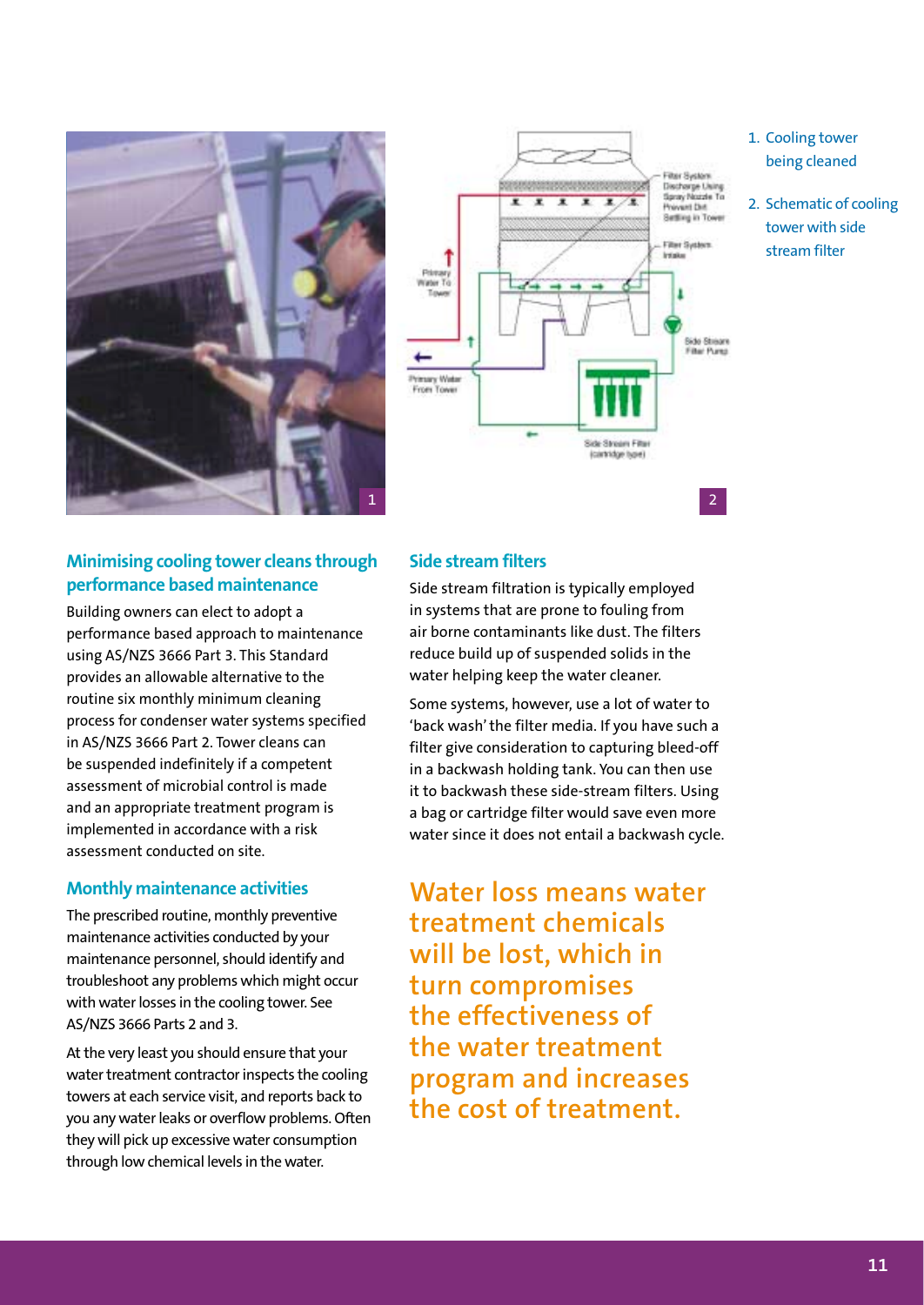# **Check sheet**

| <b>Question</b>                                                                                                                                                       | <b>Answer</b>                 | <b>Action</b>                                                                                                                                                         |
|-----------------------------------------------------------------------------------------------------------------------------------------------------------------------|-------------------------------|-----------------------------------------------------------------------------------------------------------------------------------------------------------------------|
| When the pump is stopped, is there<br>water flowing from the overflow<br>drain pipe?                                                                                  | <b>No</b><br>Yes I            | If yes, check that the drain valve is correctly<br>set and if there are any leaks. Also check if<br>the valve is closed and adequately sealed?                        |
| When the pump is stopped, does the water<br>flow out of the overflow drain pipe whilst<br>the water is coming in through the make<br>up water line?                   | No  <br>Yes I                 | If yes, this indicates that the ball float<br>valve is incorrectly set. The ball float<br>valve needs to be reset.                                                    |
| If you have a V-shaped basin, when the pump<br>stops does the cooling tower overflow?                                                                                 | No II<br>Yes                  | If yes, consider installing a 'break tank'<br>or a more precise make up control.                                                                                      |
| If there is a reasonable length of condenser<br>water pipework running at high level, does<br>the tower overflow when the pump stops?                                 | $Y$ es<br><b>No</b>           | If yes, consider reconfiguring the<br>pipework.                                                                                                                       |
| If you have two or more cooling towers<br>interconnected, when the pump stops<br>does water flow from the drain pipe?                                                 | No<br>Yes                     | If yes, check the ball float valve settings<br>and the height of the tower basins<br>(if one basin is higher than the other<br>some attention may be required).       |
| Is the water overflowing the edge of<br>the tower basin?                                                                                                              | <b>No</b><br>Yes              | If yes, check that the overflow pipe is<br>set correctly or not blocked.                                                                                              |
| Is the area around the tower regularly<br>or constantly wet?                                                                                                          | No<br>Yes <b>No. 1</b>        | If yes, water is splashing out of the tower.<br>Install anti-splash louvres.                                                                                          |
| Have you looked at dry, evaporative or<br>evaporatively pre-cooled liquid coolers<br>as an option?                                                                    | <b>No</b><br>Yes              | If yes, look at installing a suitable wind breaks.                                                                                                                    |
| Is there any leakage present in the tower<br>casing, basin, or any air intakes or exhaust<br>ducts or flexible connections?                                           | Yes No                        | If yes, the joints need to be adjusted<br>and sealed.                                                                                                                 |
| Is the cooling tower not equipped with<br>drift eliminators or does the tower have<br>old or ineffective eliminators?                                                 | Yes No                        | If yes, a drift eliminator which provides<br>a drift loss of 0.002% should be installed.                                                                              |
| Are there any pumps with packed<br>gland pump seals?                                                                                                                  | Yes I<br>No                   | If yes, ensure pumps are inspected monthly and<br>the seals tightened as needed. Also consider<br>replacing the seals with a mechanical seals.                        |
| Does the water treatment contractor<br>clean the conductivity sensor every month?                                                                                     | No.<br>Yes I                  | If no, organise to have them clean<br>the conductivity sensor monthly and<br>re-calibrate it at least every 6 months.                                                 |
| Is the water treatment system equipped<br>with a bleed lockout.                                                                                                       | Yes<br>No.                    | If no, consider installing a bleed lockout.                                                                                                                           |
| Does the cooling water system have a<br>side stream filter that uses water for back<br>flushing purposes?                                                             | Yes <b>No</b><br>No <b>No</b> | If yes, consider capturing the bleed off<br>in a backwash holding tank and then<br>using it to backwash the side stream filter.                                       |
| Is there a water meter on the make up<br>water pipe?                                                                                                                  | No<br>Yes <b>No</b>           | If no, consider installing a sub-meter, and<br>monitoring the water consumption regularly.                                                                            |
| Is your water treatment contractor able<br>to increase the 'cycles of concentration' in<br>the cooling water to the stage where the<br>bleed rate starts to decrease? | <b>No</b><br>Yes <b>No</b>    | If yes, ask him to do so. If no, discuss the<br>opportunity of changing to a treatment<br>system that can function effectively at higher<br>cycles of concentrations. |
| Does your water treatment contract<br>require the contractor to report back on<br>all water leaks after each service?                                                 | No l<br>Yes                   | If no, modify the contract to do so.                                                                                                                                  |
| Is a certificate in place stating that an<br>effective process of disinfection is<br>installed and operating?                                                         | No<br>Yes                     | If no, ensure a certificate is acquired and<br>in place as this is a mandatory<br>requirement in NSW.                                                                 |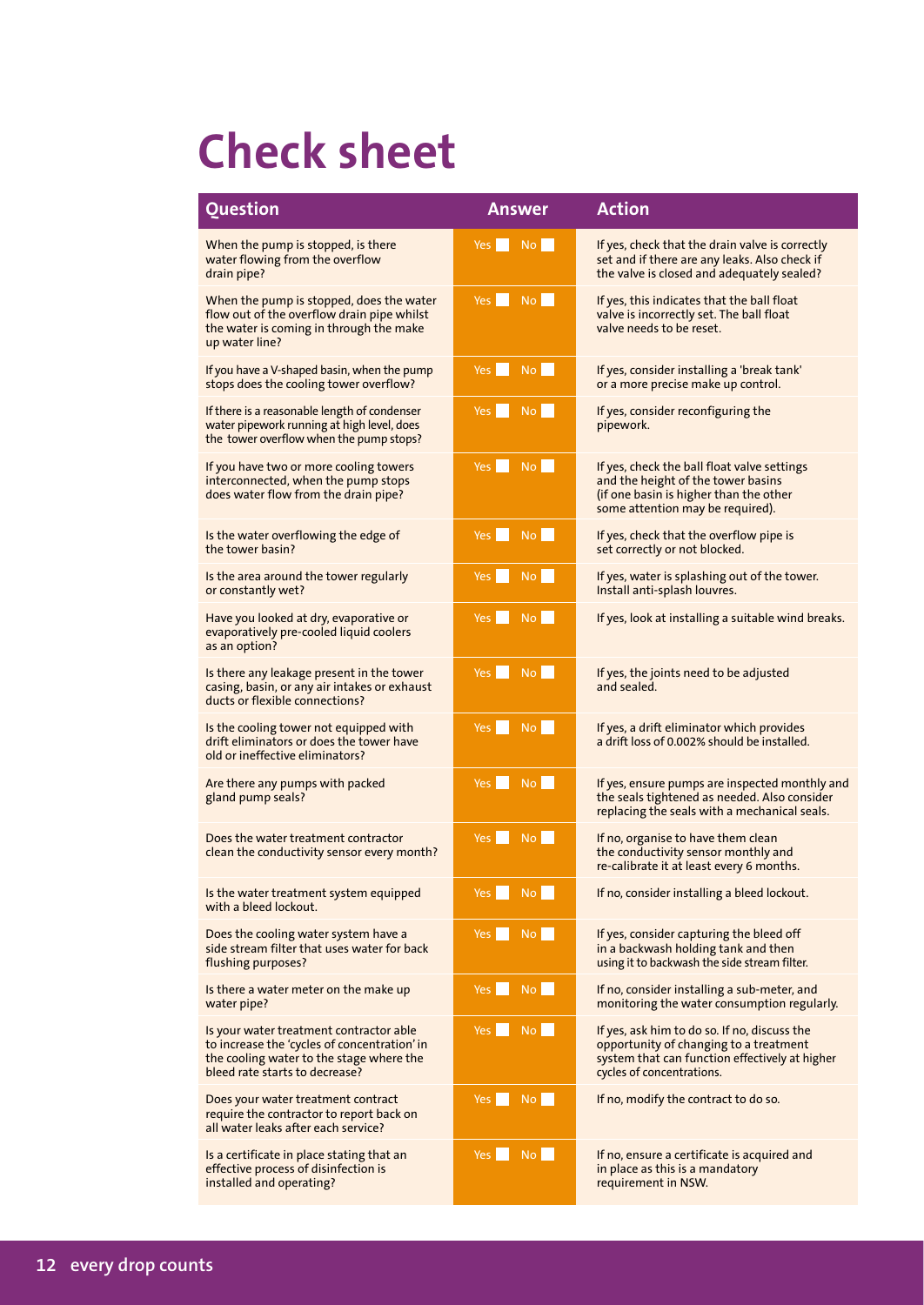# **Design of buildings and services to save water**



The following information can be used to help minimise or eliminate water usage associated with the provision of cooling in office type buildings. A check sheet has been provided on page 22 to be used as a prompt when examining design options for your cooling systems.

## **Minimise cooling load**

It cannot be overstressed that one of the principal objectives of any building owner or manager should be to minimise the cooling load in a new or existing building. This is fundamental to having an energy efficient building. In addition, if the cooling system utilises a cooling tower, it follows that when the heat load is reduced, so water consumption at the cooling tower is also reduced, because less heat is rejected during the evaporative cooling process.

Minimising the cooling load in your building will require a co-ordinated approach by each discipline, i.e. design architect, air-conditioning system designer, services personnel and building management personnel.

Transmission, solar radiation, occupancy, heat infiltration and office equipment are some of the heat sources that need to be examined.

There are many useful references available on the subject of minimising the cooling load in a building, whether proposed or existing. A good starting point is the NSW Sustainable Energy Development Authority (SEDA) website www.energysmart.com.au which has tips, links to useful sites and a number of publications for download.

Saving energy makes good business sense. An energy analysis should be conducted on proposed buildings and an energy management plan or audit should be prepared for all existing buildings. The Property Council of Australia, in their publication "Energy Guidelines", details steps needed to identify and cost effectively reduce energy consumption.

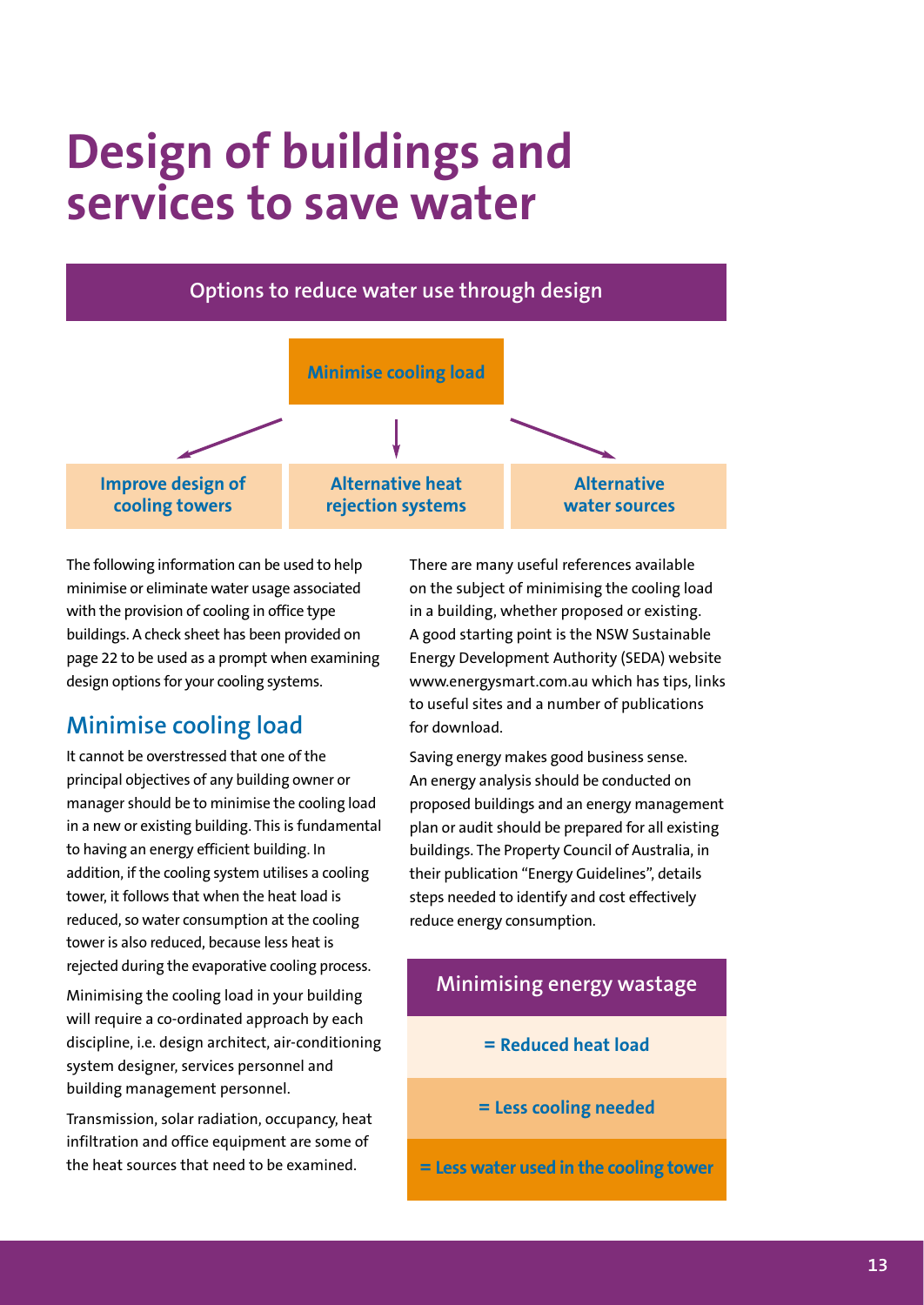Some energy reducing initiatives might include:

- Obtaining 100% water saving by using an economy air cycle whenever the outside air conditions are favourable and thus the tower does not need to operate.
- Use of a hybrid type air-conditioning system which utilises natural ventilation via openable windows whenever the outside air conditions are favourable and thus the tower does not need to operate.
- Using heat recovery systems to help minimise the amount of heat to be rejected through a cooling tower. The heat saved, can be used for applications such as preheating domestic hot water used in the building, or even providing hot water to re-heat coils.
- Reducing the lighting load. In many buildings it is possible to cost effectively reduce the power consumed by the lighting systems by at least 30% without any discernable loss of amenity. When the lighting consumes less power, it produces less heat, which in turn reduces the air conditioning load.
- Retaining expert hydraulic or design consultants to provide you with up to date water efficient initiatives at the design stage.

Benchmarking your building from an energy perspective, will help you understand the energy savings potential. This can be done simply by using a free online rating tool, available at www.abgr.com.au. The lower the rating, the greater the energy saving potential. Having completed a rating, by following the ABGR Star Performer links, you will also find tools to help you improve the energy efficiency of your building.

Remember, by saving energy in buildings, you will be cutting energy costs. By saving energy in buildings with evaporative cooling water systems, you will be saving on both water and energy costs.

## **Design of cooling towers**

Some simple design tips for reducing water wastage through cooling tower operation, discussed in these Guidelines, include installing drift eliminators and anti-splash louvres or splash mats. Another tip is to include a water meter on the make up line to the cooling tower to allow for monitoring of water consumption during operation. Further design considerations to minimise water wastage through cooling towers are given below.

#### **Dual tower pipework design issues**

When two cooling towers are linked together in a common system, it is not unusual to encounter pipework problems that contribute to water wastage. The most common problem relates to the way the water is distributed to the top of the towers. If the towers are of equal size and the pipework distribution to the two towers is not equal in length, it is not uncommon for one tower to receive more water than the other. The water level in the tower with the least flow, tends to be lower than in the other tower, so causing the ball float to call for more make up water. With time the water volume in the system increases such that an overflow occurs in the other tower.

Some designers believe that this problem can be solved with a 'balance line'. Unfortunately, balance lines are often undersized and/or incorrectly positioned, so they fail to live up to the designers expectations.

Designers also tend to favour the use of balancing valves. If the flow rates are constant then these can be quite effective. If, however, the water flow rate is variable, then the valve settings may not always be appropriate. Ideally the pipework should be designed to negate the need for balancing valves.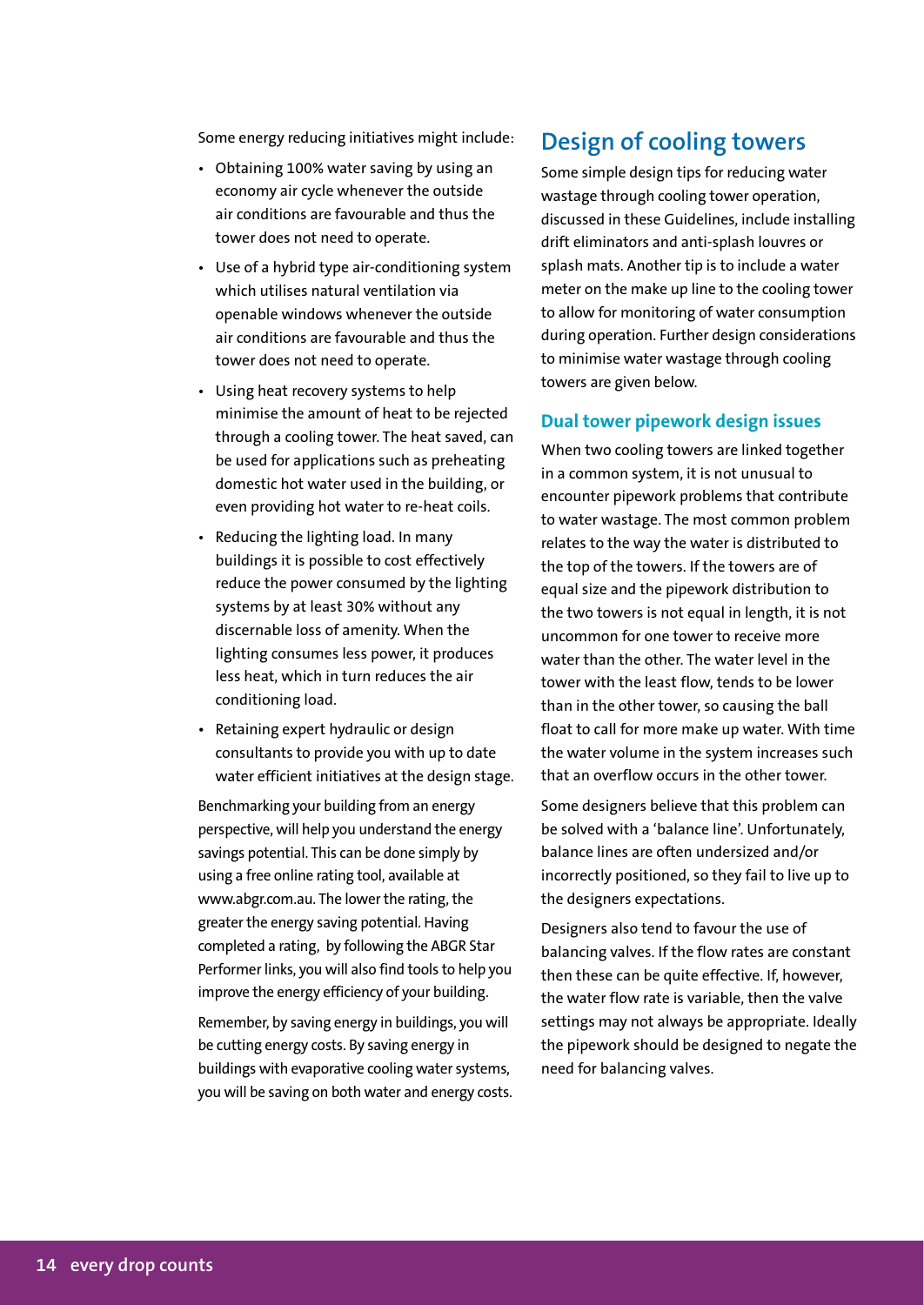When the condenser water is clean, you can reduce energy wastage associated with fouled heat exchangers and you can reduce the microbial infection risks. A common way of keeping the system clean is to use a side stream water filter. These come in many forms, and some of them use a lot of water when they are in ' backwash' mode (not all filters require backwashing).

To reduce the water wastage associated with backwashing filters, one of two simple control strategies should be considered. Where possible, any bleed off from the system should be captured in a storage vessel. This can then be used as required, for the purpose of backwashing the filter. This not only saves water, but it also helps ensure that the system volume does not drop too low during operation.

If this procedure is not feasible, then consideration should be given to back washing the filter in response to a build up of solids in the condenser water system (i.e. using the backwash cycle as a de facto bleed).

## **Alternative heat rejections systems**

There are various alternative, heat rejections systems available that can eliminate or dramatically reduce the water consumption associated with cooling systems. The best time to consider these alternatives is during the design of new systems or the retrofitting of existing chillers or towers.



## **Air cooled chillers versus water cooled chillers**

Air-cooled chillers do not use cooling towers, thus eliminating the condenser water loop. Not only is water saved, air-cooled chillers carry almost no Legionnaires' disease risks (regardless of cost, some companies are now installing air cooled chillers purely to minimise their exposure to this risk).

Other than ensuring that the chilled water corrosion control chemicals are periodically checked, there is little need for water treatment, and no harmful chemicals are discharged into the sewer, as there is no need for a bleed system. Air cooled chillers are also easier and cheaper to maintain, as they do not require an annual condenser water box clean.

Unfortunately, air-cooled chillers are not always a viable alternative to their water cooled counterparts. Air-cooled chillers are comparatively more expensive to purchase, they occupy greater floor space, and they can be significantly less energy efficient.

#### Positives of air-cooled **Negatives of air-cooled** Does not consume water during operation. Does not regularly discharge chemicals and water to the sewerage system. Lower maintenance requirements – only cleaning of fins. Very low environmental health risks. Small (<500kWR) chillers may have lower operating costs. Higher energy consumption. Larger electrical infrastructure requirements. Lower heat transfer efficiency. On very hot days the performance may be compromised. Higher purchase costs for equivalent heat loads. Noisier. Greater floor space requirements.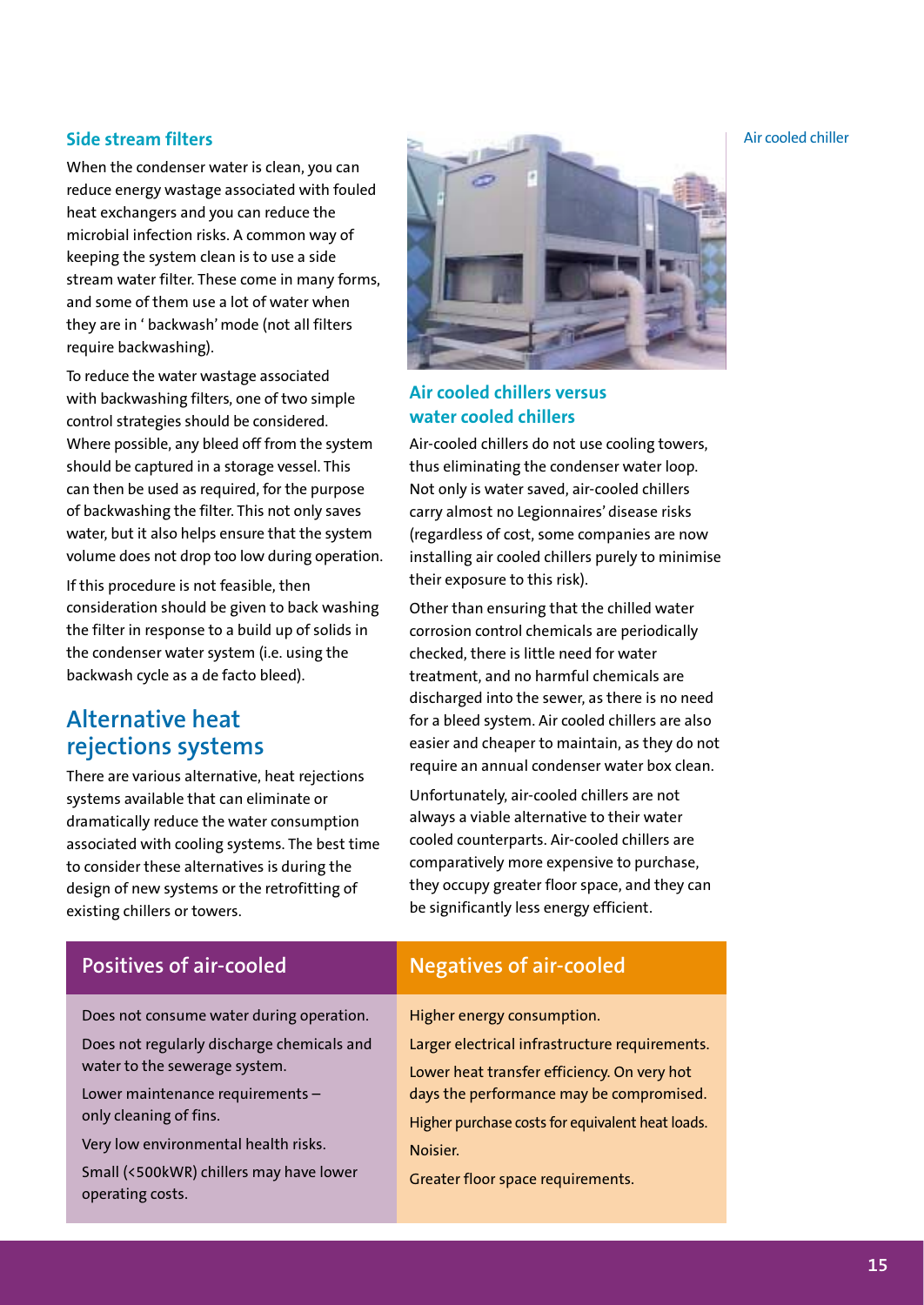

#### **Life cycle cost analysis of water cooled verses air cooled chillers**

The graph above was prepared in conjunction with Carrier Air Conditioning. Carrier looked at all of the costs associated with running chillers of both types and despite the higher initial costs, the graph shows that air-cooled chillers of 450kWR (kilowatts of refrigeration) or lower, can be more cost-effective than their water cooled counterparts.

A number of assumptions have been made in determining these results. These include:

- No monetary value, such as reduced insurance costs, has been placed on eliminating the health risks associated with a cooling tower, so for some building owners even very large air-cooled chillers could be economically more viable.
- Electricity was assumed to cost 10c per kWh.
- The life of the equipment was taken as 25 years.
- Replacement of the coils on the air-cooled chiller was allowed for after 15 years.
- The equipment was assumed to run 60 hours per week.

These assumptions are general, and not applicable to all situations, so the most appropriate choice of chiller should be determined on a case by case basis.

#### **Ground source geothermal systems**

When we cool a building we effectively reject the unwanted heat. To remove the heat we need a temperature gradient. Geothermal systems make use of the fairly constant temperature of the ground. Instead of rejecting the heat via a cooling tower, cooling water is passed through a series of long loops (bores) buried deep in the ground. The unwanted heat is passed to the soil and rocks, where it is dissipated. Since this is a closed loop system, there is little or no water usage.

Over one hundred such systems have been installed, including one at Macquarie University and one at the NSW Department of Environment and Conservation Lidcombe site (where heat rejection is 6kW/bore, with 56 bores delivering 336kW of heat rejection).

Geothermal systems are initially more expensive than conventional cooling systems. Due to drilling costs such a system would typically be 40% more expensive to install than a conventional water cooled system. However, because the ground temperature is fairly constant and relatively low, it is possible to achieve very high efficiencies. They also require land to drill the bores. Therefore, in built up areas this can be a problem.

The advantages of geothermal systems, apart from saving water and money, are low noise, almost no Legionella risk and reduced maintenance.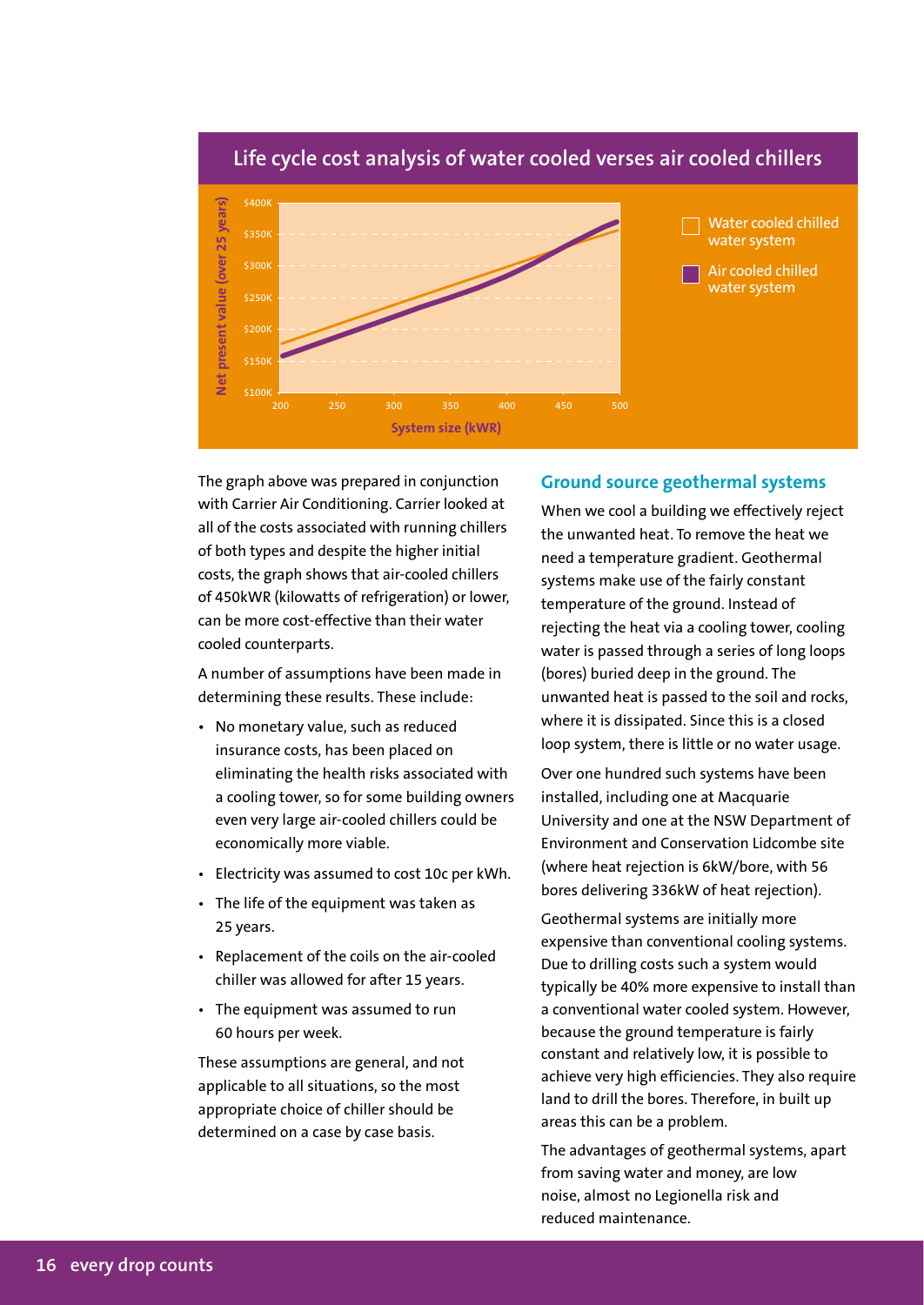

Picture courtesy of Air Solutions International Pty Ltd Schematic of ground source geothermal system

## **Water source geothermal systems**

Similar to the ground source geothermal systems, these systems either directly or indirectly make use of underground aquifers. Direct use systems draw water up from the ground, pass it through a heat exchanger, and return it to its source. Indirect systems utilise closed pipework loops that pass through the aquifer. The indirect systems can be cost comparable to a conventional water cooled system.

## **Ice storage and chilled water storage systems**

If the cooling system can be operated at night when the ambient air is generally cooler than during the day, the equipment will operate more efficiently, and there will be less evaporation loss.

Unfortunately maximum cooling is usually required during the hottest parts of the day. A solution which is gaining popularity, is to use a chilled water or ice storage system.

Generating ice or chilled water overnight can not only save water, but can dramatically cut operating costs, not least because such systems can use electricity at off peak rates. In addition, capital costs can also be reduced as it is no longer necessary to install large chillers etc to deal specifically with peak loads that occur on maybe 10 days of the year. For example, if the peak cooling load were 750kW, with a properly designed ice or chilled water storage system that could offset part of the peak load, you might only require a 620kW chiller (or two 320kW air cooled chillers). These systems could potentially save 15% in electrical energy.

Ice storage systems take up less space than chilled water systems. Their installation is dependent upon skilled engineering design and manufacture. For this reason they are generally contemplated for large installations. Advice of qualified professionals should be sought at the design stage.



### Graph Courtesy of Profile of cooling load in a commercial building over a typical day Thermal Energy Storage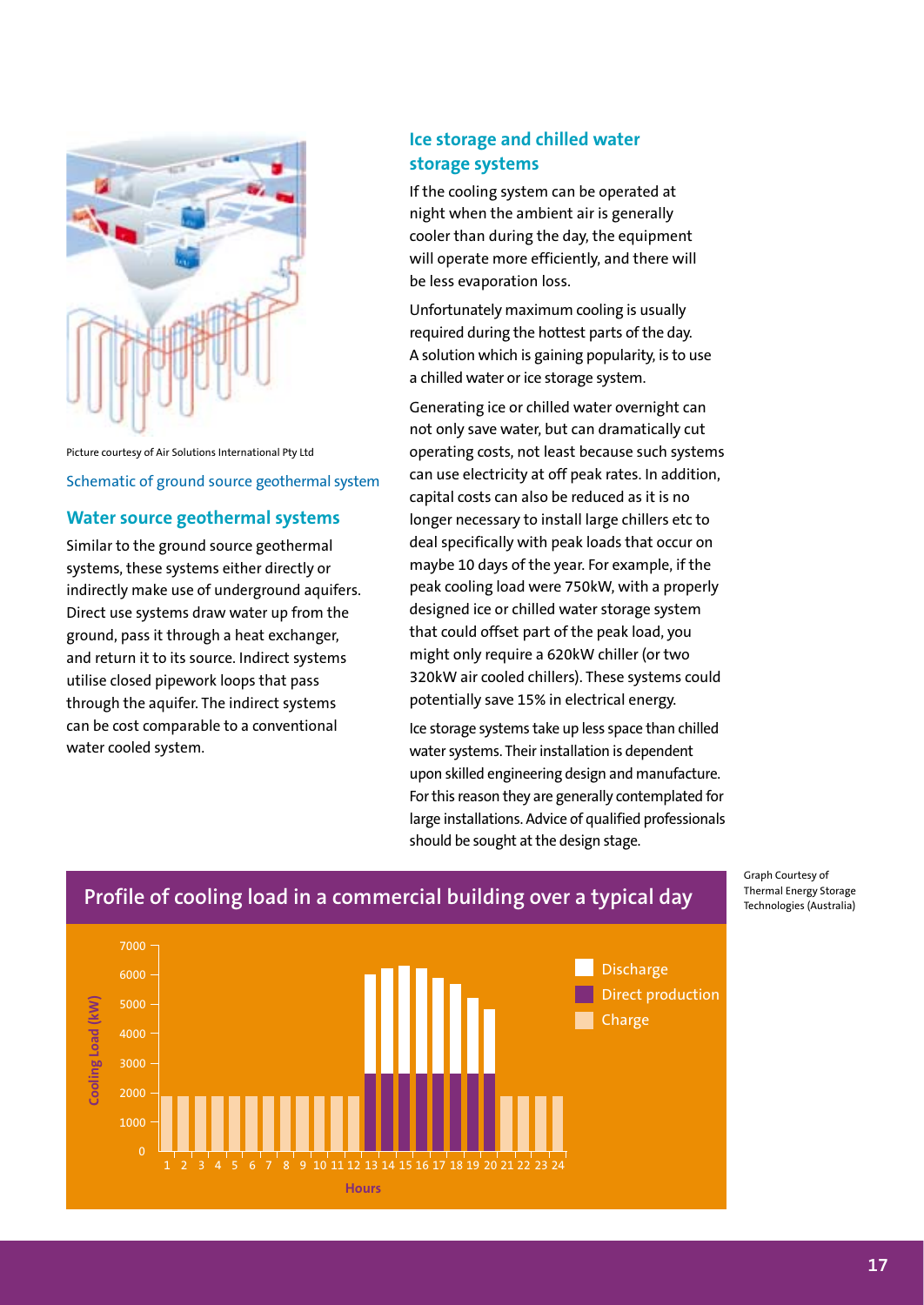Sydney Opera House uses sea water for cooling



### **Sea or lake water cooling**

When a building is located close to a large water source such as the sea, a river or a lake, there may be an opportunity to take advantage of the natural heat sink. A number of buildings in Sydney make use of the Harbour for cooling purposes, including the Sydney Opera House. There are a number of design issues that must be considered, such as the choice of metallurgy, especially when heat exchangers come into contact with highly corrosive sea water, as well as environmental issues. For example, the NSW Department of Environment and Conservation may place limits on the temperature of water discharged to the sea. Also macro-organisms such as Zebra mussels or Asiatic clams may cause fouling of heat transfer equipment and there are concentration limits placed on chemicals such as chlorine and other biocides that can be injected for control purposes and ultimately discharged to the sea.

Initial costs would normally be higher than a conventional water cooled system. However, the overall benefits may outweigh the initial costs.

#### **Liquid coolers (dry and evaporative)**

Similar in concept to a radiator found in cars, the cooling tower is replaced with a heat exchanger and fan. This is the most basic form of liquid cooler, called a dry cooler. The cooling water is pumped through the heat exchanger (usually a finned coil type) and a fan forces air over it. The air picks up the heat and removes it. Because this is a closed loop system, there is little or no water usage.

The main disadvantage of dry coolers is that the lowest possible water temperature that can be achieved is the ambient dry-bulb or sensible temperature, which is normally (and especially so on hot summer days) much higher than the wet-bulb temperature. Therefore, dry cooler systems suffer from reduced efficiency at higher ambient temperatures due to increased cooling water temperatures.

This disadvantage can be overcome in several ways. The simplest way is to apply some form of evaporative pre-cooling to the air before it enters the dry-cooler.

Evaporative pre-cooling can, in its simplest form, consist of a system of water sprays at the cooler inlet. These sprays are activated when ambient temperatures become high and the air is pre-cooled by the evaporating effect of the fine water mist. A disadvantage of spray coolers is that they must be installed and operated with care to prevent the formation of scale on the surface of the dry-cooler, as a result of residues from the water.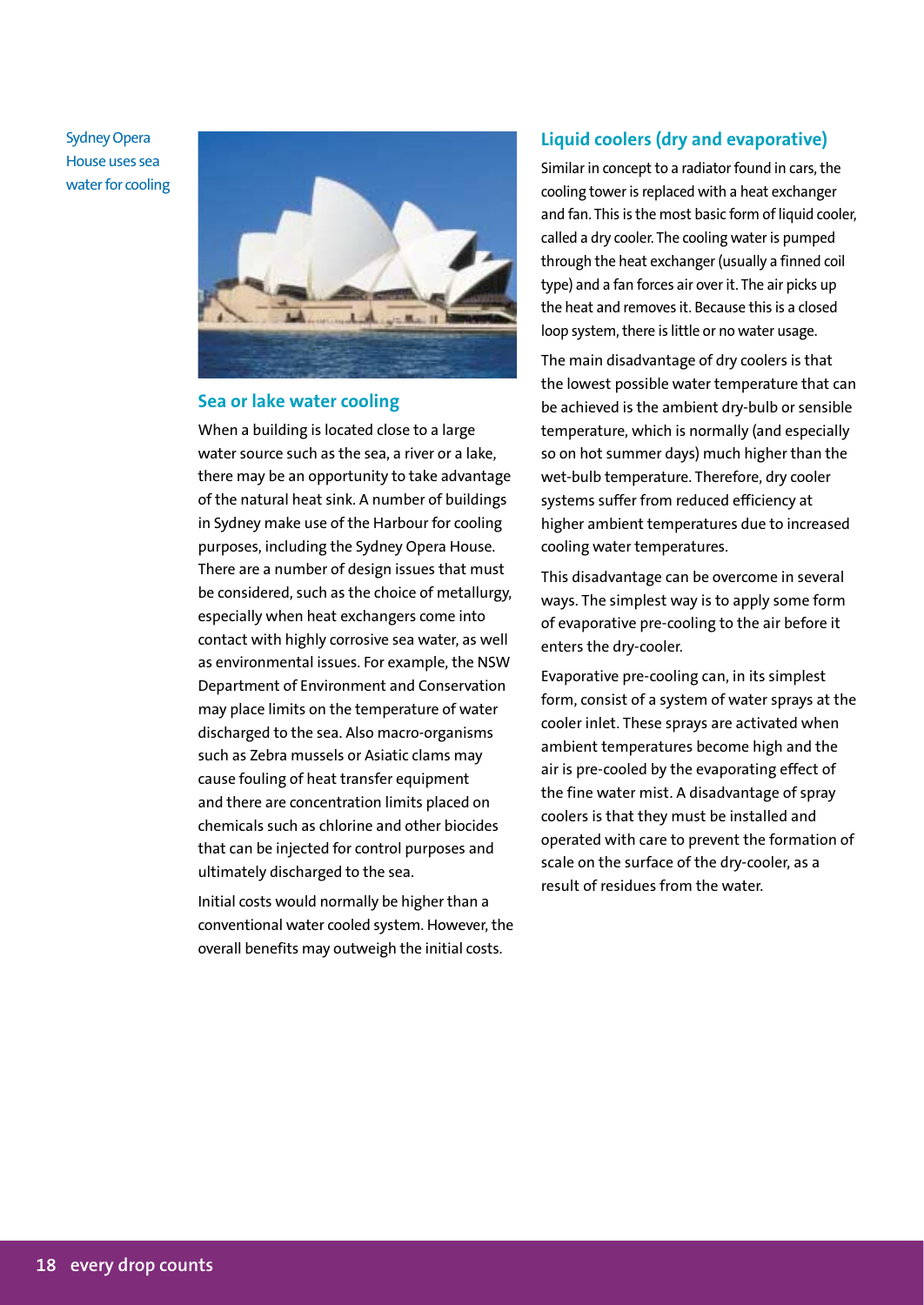



Picture courtesy of Muller Industries Australia Pty Ltd

As an alternative to spray-coolers, commercially available pre-cooling pads can be installed. The advantage of such pads is that, although fan power increases somewhat due to the higher airside pressure drop, no water droplets settle on the dry-cooler surface. Provided the cooling pad systems are properly installed and operated, by virtue of their operating temperature, they present a very low Legionella risk.

Some manufacturers now provide complete evaporative pre-cool liquid cooler units to replace cooling towers. The total running costs of such systems are often lower than with conventional cooling towers.

Another energy and water efficient way to overcome the disadvantages of a dry-cooler, is to use a hybrid cooler. This is similar in principle to the wet/dry cooling towers (see the next section), except that the condenser water circuit remains closed at all times. A section of the cooling coil surface is wet with water recirculated from a sump at times of high ambient temperature, but at other times the cooler acts as a normal dry-cooler. By draining the sump at night (when load on the cooling system is generally low, especially for air-conditioning applications) and running the cooler dry for a few hours, such hybrid systems can be Legionella free without the need for microbial water treatment. The significant advantage of such hybrid systems over a conventional cooling tower is lower annual average water consumption figures.

#### **Wet/dry cooling towers**

Wet/dry cooling towers utilise the positive aspects of both systems leading to overall lower water consumption. Water to be cooled is passed through the dry air cooled section then through the wet section of the cooling tower. During the cooler periods only the dry cooling tower section is used, reducing water consumption. In dry/wet mode both sensible and evaporative heat transfer takes place.

- 1. Dry cooler with evaporative pre-cooling
- 2. Schematic of a dry cooler evaporative pre-cooling

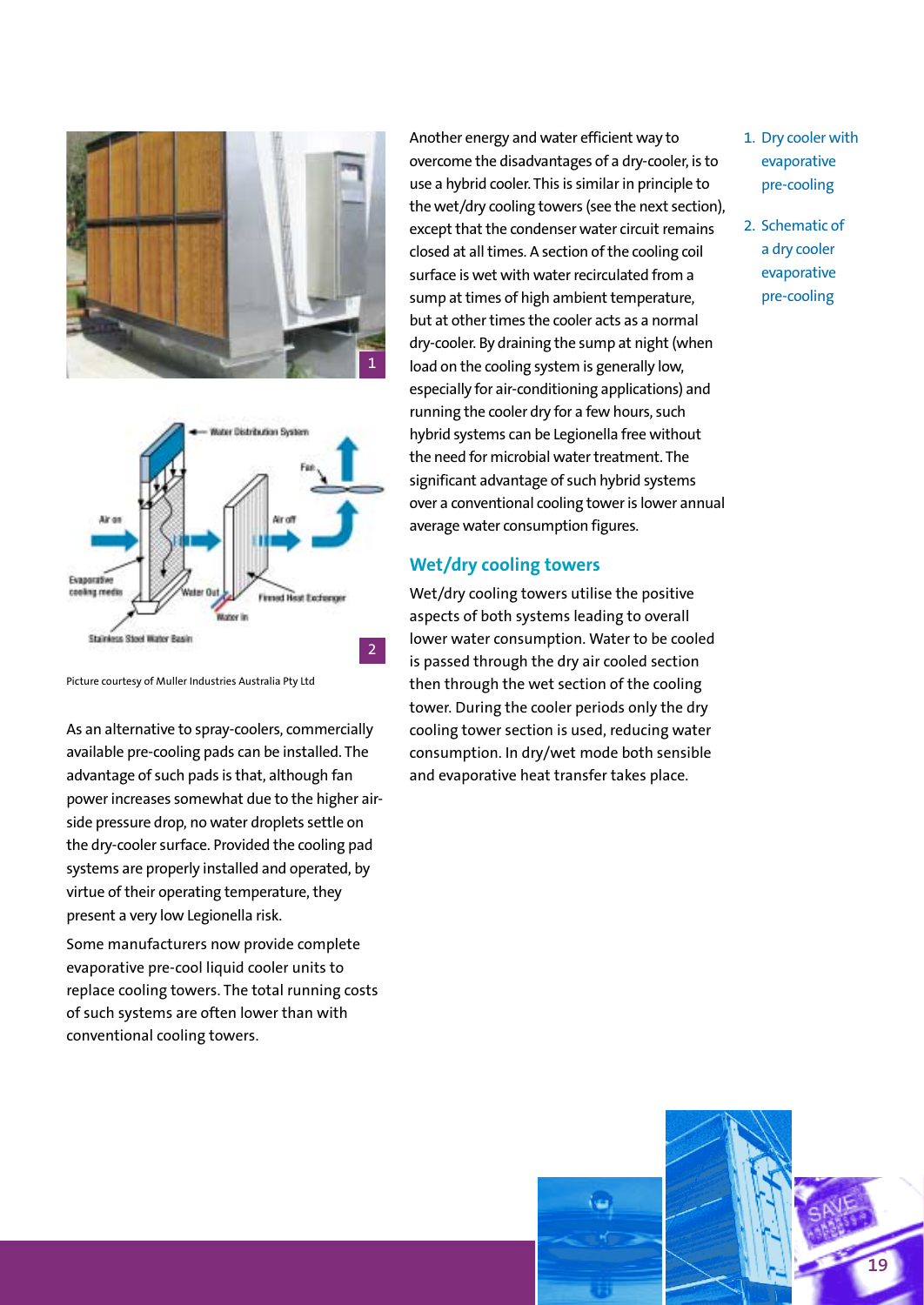

#### **Variable volume refrigerant systems**

Picture courtesy of Daikin Australia Pty Ltd

Thanks to improvements in refrigerant and control technologies, it is now possible to connect a number of individual air conditioning devices to a common refrigerant circuit, which in turn connects to common air-cooled condenser. The technology allows for split operation, i.e. to run one indoor unit in cooling mode whilst another runs in heating mode.

Such systems, commonly referred to as variable refrigerant volume systems (or variable refrigerant flow systems) have a number of advantages over conventional air conditioning systems. These include ease of installation, the ability to offer precise local temperature control in an energy efficient manner, low space requirements, and high reliability. It is particularly appropriate for buildings where occupancy is variable, as the air conditioning in unoccupied spaces can be turned off.

Because such systems are air-cooled, they do not use cooling towers, eliminating the consumption of potable water in the cooling process. Not only is water saved, but legionnaires' disease risk is also negated.

There are, however, a number of factors that should be taken into consideration when deciding on such a system as it is not always the most appropriate choice. For instance, the opportunity to incorporate economy air cycles for free cooling is to some extent excluded and the proliferation of individual fan coil units may increase maintenance costs (and complexity) when compared to a conventional central system. Such systems generally cost more than a conventional water cooled system to install (a 20% plus premium, depending upon the type of configuration) and they often use large quantities of chemical refrigerant in an extensive piped network, which, if not properly installed and protected, could present significant refrigerant leakage risks.

## **Alternative water sources**

It is not always necessary to use potable water in the cooling water system. The use of lake water and sea water has been discussed, but there may also be an opportunity in some instances, to use bore water, reclaimed water or recycled water.

#### **Bore water**

If bore water is available, it may be suitable for use in a condenser water system. However, it is essential that the water quality be carefully assessed with particular emphasis placed on dissolved iron, pH, manganese, H2S and corrosivity/scaling tendency of the water. For example, bore water samples taken in Sydney Region have shown iron concentrations vary from less than 0.05mg/L to in excess of 50mg/L. An experienced water treatment contractor is capable of assessing the water quality. Bore water use in cooling towers has been successfully trialled at the University of New South Wales.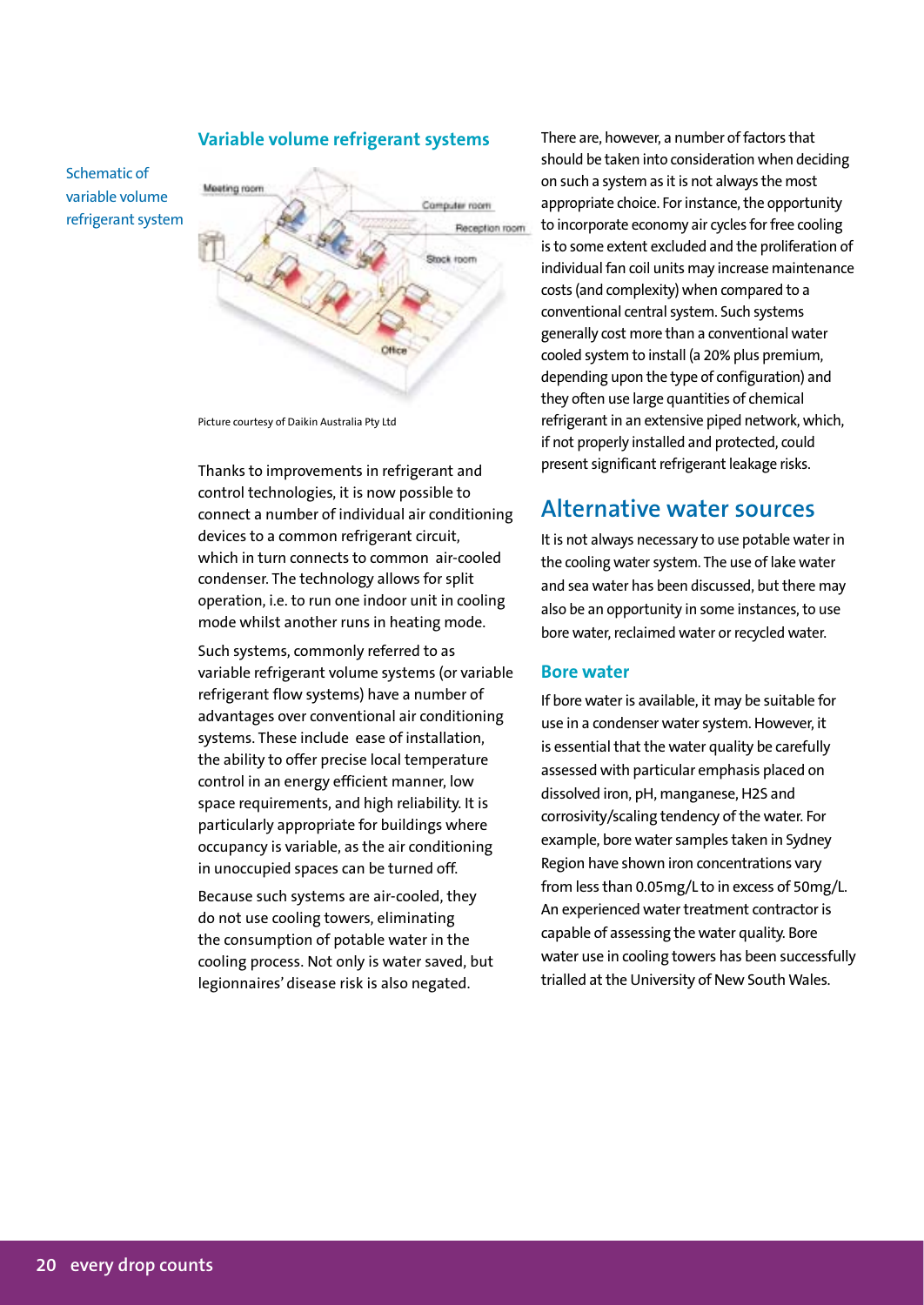### **Condensate**

Traditionally designers of air conditioning systems have piped condensate drains from cooling coils, straight to waste. This is unfortunate, as the condensate is usually clean and cold. If the water could be piped to the cooling tower, not only would you save water, but you may marginally improve system efficiency. Whilst condensate is not sufficient to replace all potable water, it can make a significant difference to your water bill. Especially on hot and humid days when air conditioning systems extract a lot of moisture out of the air (as much as 170L/hr in a 10,000m<sup>2</sup> office building).

#### **Rainwater**

In some instances it may be possible to harvest rainwater, especially on industrial sites where buildings may be covered by large roofs. Given the significant amounts of water consumed by a cooling tower, it is unlikely that rainwater could substitute 100% potable water.

#### **Recycled water**

Recycled water is sewage effluent that has undergone some form of treatment such as secondary/tertiary treatment, microfiltration ozonation or chlorination. The use of recycled water in NSW is regulated by the NSW Department of Environment and Conservation and NSW Health. You will need to obtain permission from NSW Health prior to use in cooling towers. The suitability of recycled water as condenser water make up will be dependant upon the recycled water quality. Ammonia, phosphate, biological oxygen demand (BOD) levels, as well as dissolved solids, will increase microbial growth, scaling potential, and corrosion of mild steel, copper alloys and stainless steel metallurgy.

There is a great body of technical literature on ammonia causing stress corrosion cracking in certain copper alloys, specifically admiralty brass. Even at relatively low ammonia concentrations of 2.0 mg/L it can cause catastrophic failure. Control of copper corrosion other than stress corrosion cracking is possible with copper corrosion inhibitors.

The potential for calcium phosphate scaling increases with increasing calcium, phosphate, pH and temperature. Phosphate can also combine with iron to form a deposit of iron phosphate. In addition phosphate provides a nutrient for algae growth.

Total dissolved solids affect the corrosion reactions by increasing the electrical conductivity of the water: the higher the conductivity, the greater the corrosion potential.

Chlorides has a particularly strong influence on the corrosion of most metals especially mild steel, but also for copper and stainless steel alloys. Chloride will increase the general corrosion, any galvanic effects and possibly the propensity for localised pitting corrosion. Chlorides in excess of 200 mg/L can cause stress corrosion cracking of some stainless steels.

Due to these reasons, plus the need for dual reticulation in the plumbing system, perceived and real health risks, the use of recycled water in cooling towers in commercial buildings needs to be carefully assessed.

#### **Process water reuse**

Whilst process water is typically not available in a commercial office complex, if there are installations such as reverse osmosis membrane units then the reject water could be a suitable substitute for potable water.

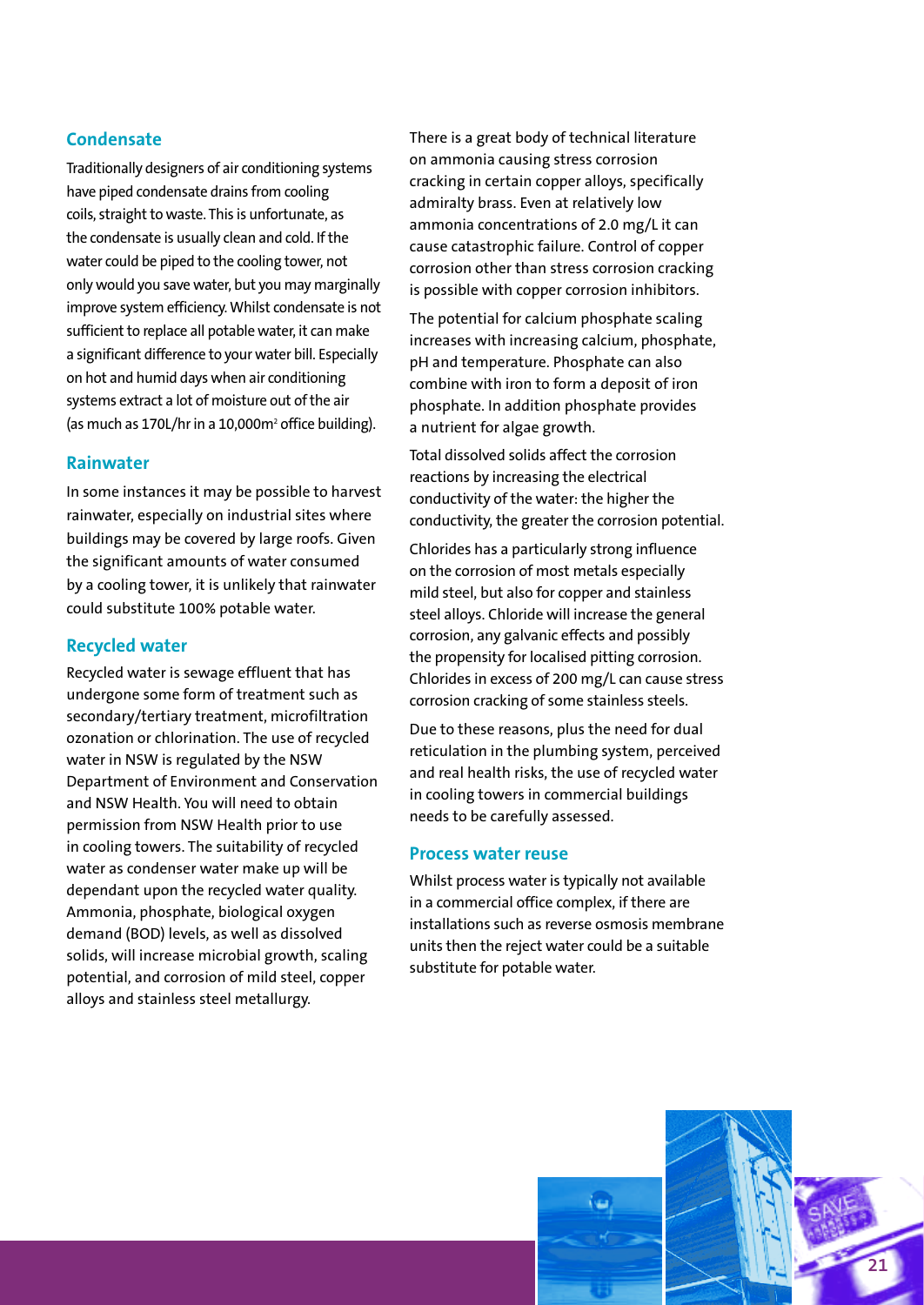# **Design of buildings and services to save water**

| Designing a heat rejection system                                                                            |                                          |
|--------------------------------------------------------------------------------------------------------------|------------------------------------------|
| Other options to water cooled systems                                                                        |                                          |
| If the cooling load is under 500kWR have you considered air cooled?                                          | Yes No                                   |
| Have you looked at either a water source or ground source geothermal system?                                 | Yes No                                   |
| If the building is located close to the sea or lake have you<br>looked at sea or lake cooling water systems? | Yes No                                   |
| Have you considered hybrid coolers or condensers as an<br>option, especially for large scale heat rejection? | $Yes \mid No \mid$                       |
| Have you looked at evaporatively pre-cooled air cooled<br>condensers, either with spray or pad cooling?      | $Yes$ No                                 |
| Have you looked at dry, evaporative or evaporatively<br>pre-cooled liquid coolers as an option?              | Yes No                                   |
| Have you looked at a variable refrigerant volume system?                                                     | Yes No                                   |
| Design of water cooled systems<br>Have you looked at reducing the heat load on the building through:         |                                          |
| Energy efficient lighting                                                                                    | Yes No                                   |
| <b>Building insulation</b>                                                                                   | Yes No                                   |
| <b>External shading devices</b>                                                                              | Yes  <br><b>No</b>                       |
| High performance glazing                                                                                     | Yes No                                   |
| Improving the building envelopes thermal performance                                                         | Yes No                                   |
| Integrating economy cycle mode into the A/C system                                                           | Yes  <br><b>No</b>                       |
| Have you looked at incorporating a side stream filter into the system?                                       | Yes No                                   |
| Have you ensured correct design of any dual tower system?                                                    | <b>No</b><br>Yes                         |
| Have you looked at ice and chilled water storage systems?                                                    | Yes No                                   |
| Have you incorporated in your design a system which<br>pipes back the condensate to the cooling tower?       | Yes No                                   |
| Have you looked at incorporating alternative<br>water sources into the cooling water system, such as:-       |                                          |
| Lake water                                                                                                   | Yes No                                   |
| Sea water                                                                                                    | $Yes \tN$                                |
| <b>Bore water</b>                                                                                            | $Yes \nightharpoonup No \nightharpoonup$ |
| <b>Reclaimed water</b>                                                                                       | No<br><b>Yes</b>                         |
| <b>Recycled water</b>                                                                                        | Yes No                                   |
| Rainwater                                                                                                    | $Yes \tN$                                |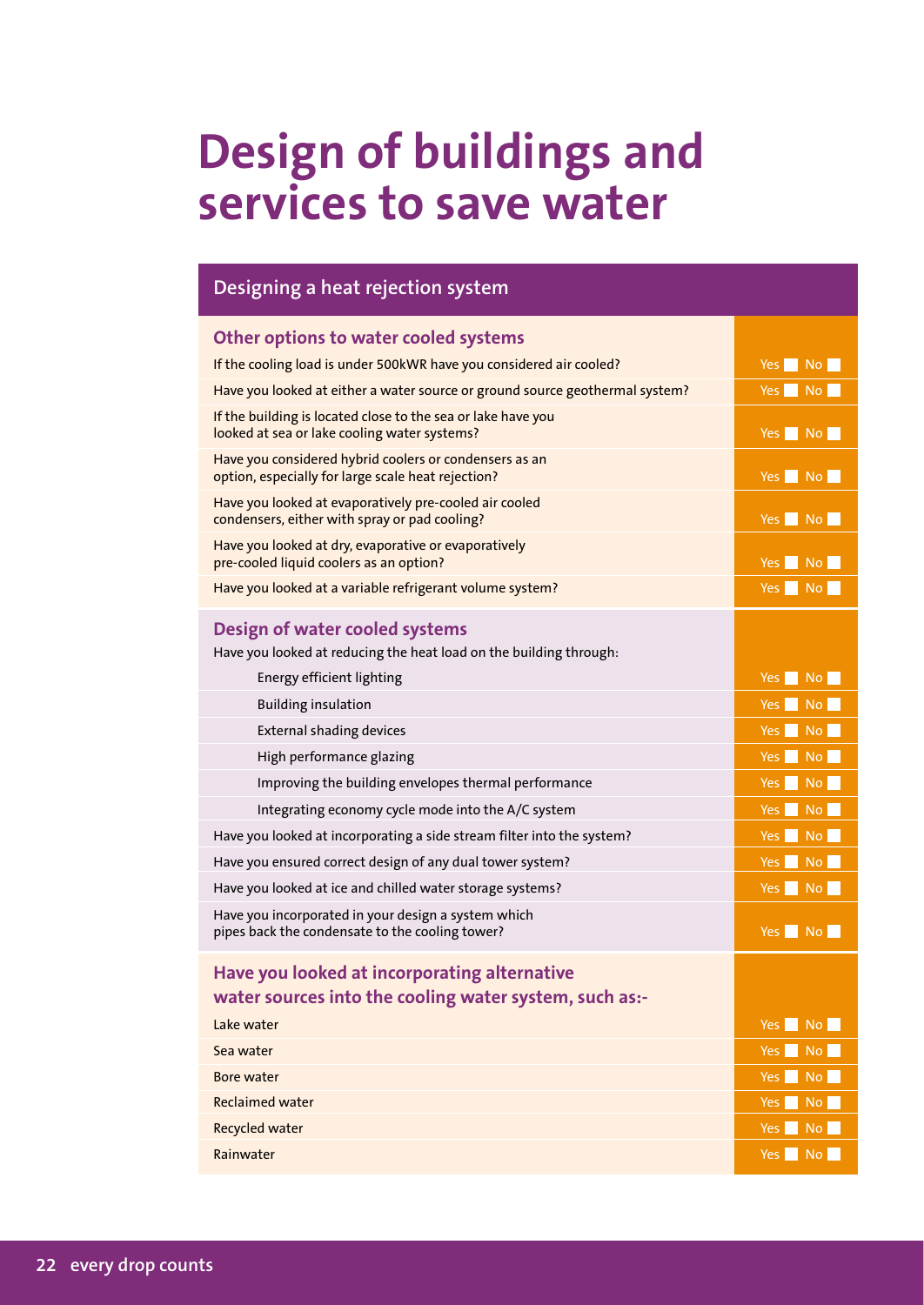# **Water treatment contracts**

## **Contractor management**

Whilst the current trend is to outsource the condenser water treatment works to water treatment suppliers, it is important to have a well written contract with key performance indicators (KPIs) to derive the maximum benefit from the program.





General corrosion – high (8.73 mpy)



The major outbreaks of Legionellosis have been associated with ineffective cooling water treatment practices. Deposits and corrosion products increase the potential for microbial growth. Therefore, the control of corrosion and scaling is also very important. If corrosion is not properly dealt with, you may find yourself with substantial repair bills. Scaling can significantly affect the efficiency of your cooling systems and if left unchecked, will lead to loss of comfort and increased energy bills.

It often pays to sit down with water treatment contractor and discuss aspects of their service. You should satisfy yourself that they are using the right chemicals for the metals in your systems (this should be verified through a process of corrosion monitoring using either corrosion coupons or a corrater) that the biocide programme is effective and that the dosing equipment is appropriate. Your maintenance engineer or air conditioning contractor should be able to tell you what metals are used in your condenser system.

Corrosion rate <1MPY\* (stainless steel) Corrosion rate <3MPY (mild steel) Corrosion rate <0.2MPY (copper alloys) Total plate count <100,000cfu/ml\*\* Legionella <10cfu/ml\*\* **Microbio Corrosion Typical KPIs for cooling water systems**



\* 1MPY = 25 microns per year \*\*Colony forming units per millilitre

#### Coupon rack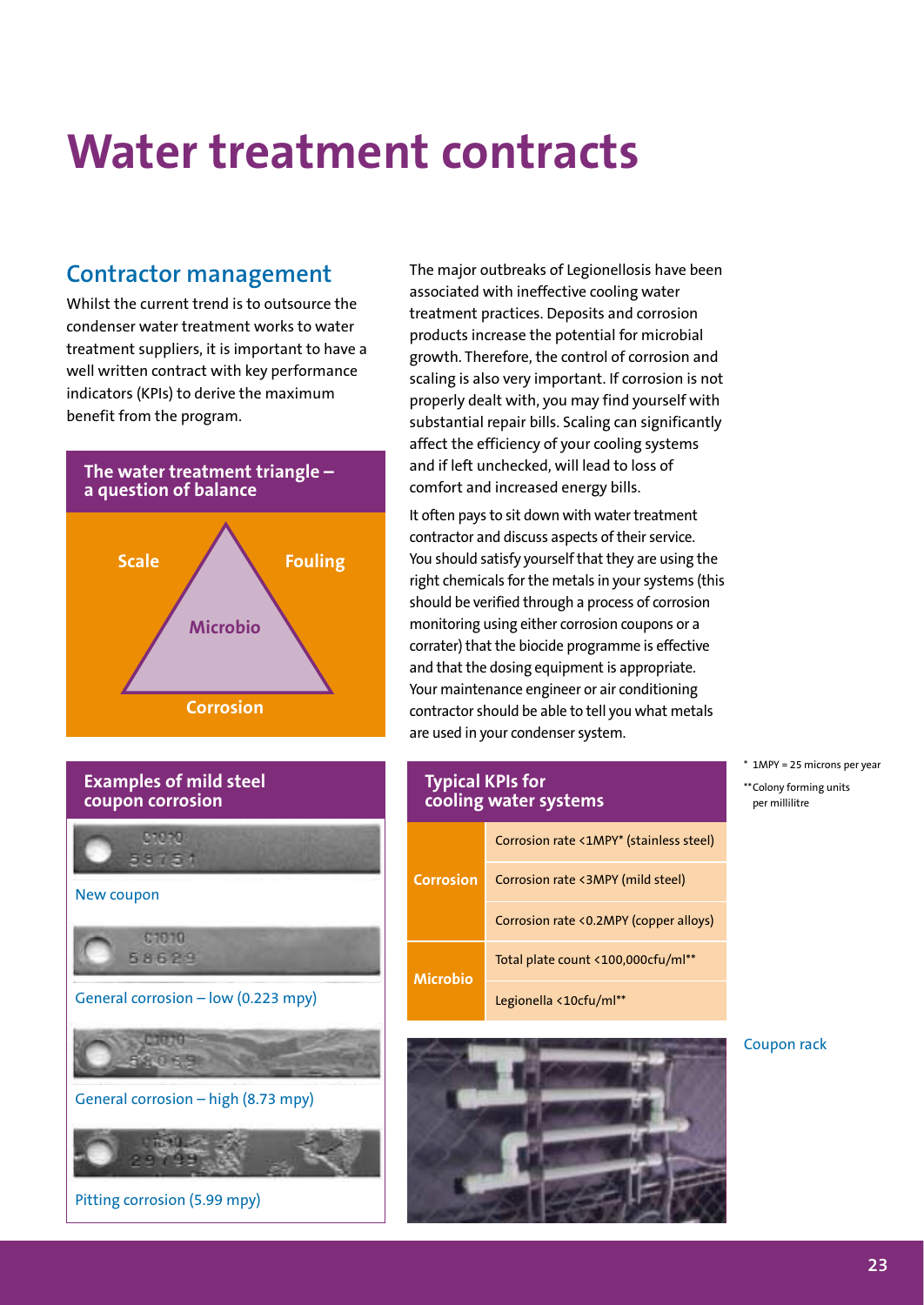

It is good practice to spell out the outcomes desired from a water treatment program, perhaps by determining suitable KPIs, and including them within a contract with the water treatment contractor.

The every drop counts business program carried out trials to assess the impact of high cycles of concentration on corrosion, scaling and microbial growth in cooling systems in office complexes. The trials confirmed that the above KPIs could be maintained even at conductivities of 5000 microS/cm corresponding to 37 cycles of concentration. The trials also showed that scaling tendencies become prevalent at conductivities in excess of 2400 microS/cm corresponding to Langelier Saturation Index (LSI) of 2 as shown in the chart. Therefore when operating at high cycles, it is important that the condenser water contain a calcium carbonate scale inhibitor. Before operating at high cycles seek advise from a qualified water treatment consultant.

### **Some tips to consider:**

- Work closely with your water treatment contractor to reduce bleed off. Reducing bleed off will also reduce your chemical purchasing requirements.
- Require water treatment contractors to commit to a predetermined minimum level of water usage and make this a KPI (have them provide an estimate of projected water and chemical consumption and costs).
- When purchasing chemicals for treating cooling tower water, have the supplier explain the purpose and action of each chemical.
- Include in the service schedule a requirement that the contractor cleans the conductivity probe on a monthly basis and recalibrates the bleed controller at least once every six months.
- When commissioning new cooling towers, ensure that the condenser water system is pre-treated as per the water treatment contractors recommendations.
- Get the water treatment contractor to report or attend to water wastage problems in a timely manner.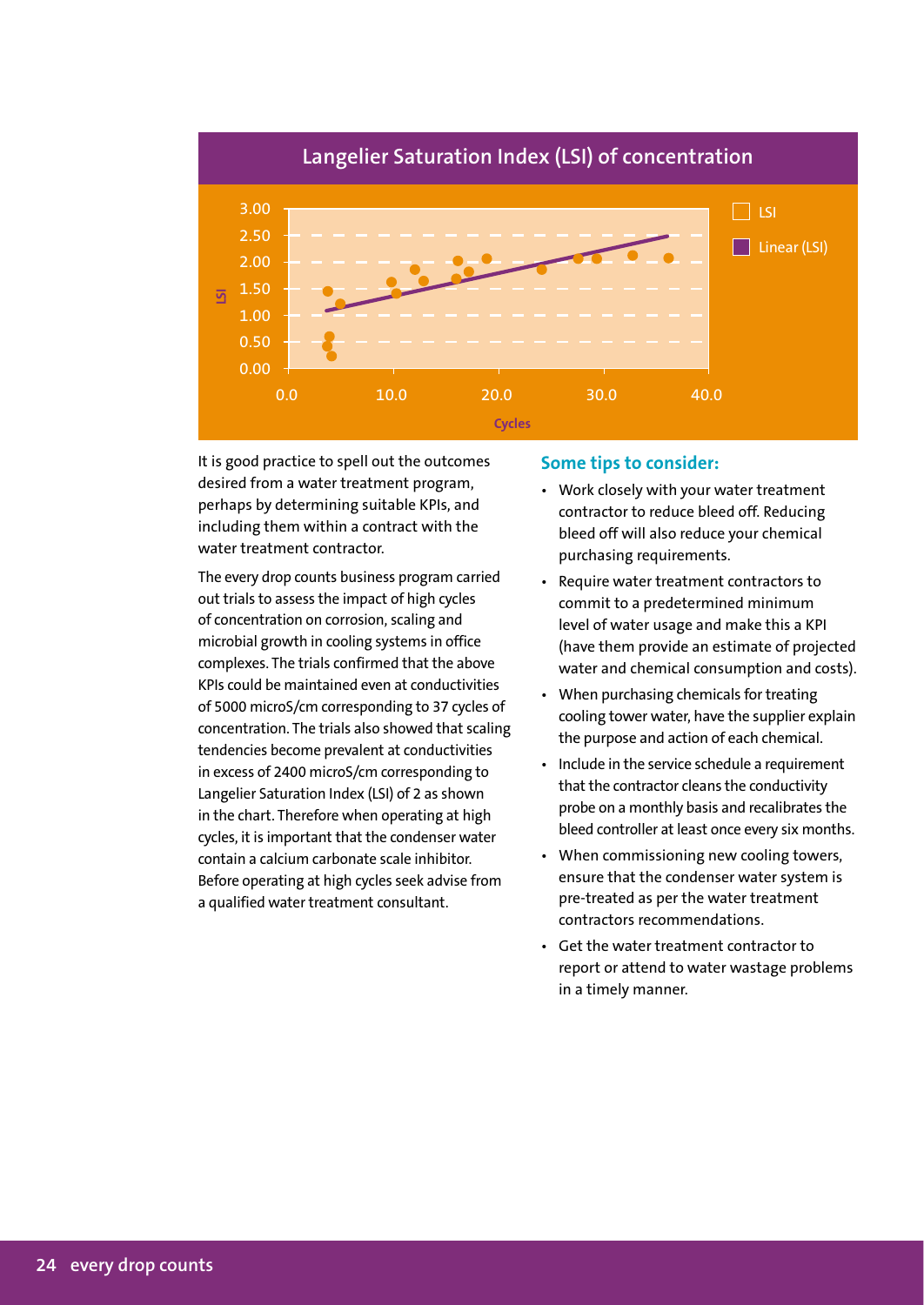Site manager with water treatment contractor inspecting a cooling tower



## **Examining monthly maintenance reports**

Examine the NSW Health prescribed, monthly routine maintenance reports provided by the respective maintenance contractors, paying particular attention to minimising water usage and eliminating any water wastage. An analysis of cooling tower make up water meter readings should form part of the prescribed monthly maintenance report. The water treatment report should indicate the routine maintenance work carried out on the water treatment equipment including monthly cleaning and six monthly calibration check of the sensor for the conductivity controller. See AS/NZS 3666 Parts 2 and 3.

#### **Co-ordination of monthly reports**

Ensure that reports by the water treatment contractors are passed on to the mechanical services maintenance contractor for prompt attention in regards to any reported "uncontrolled water losses" e.g. pump leakage, tower overflowing etc. Then follow-up to ensure that any necessary action has been taken and documented in the maintenance records.

## **Periodic inspection by site manager/owner**

Carry out or arrange a periodic visual inspection of the water cooling system to see if there are any obvious signs of water wastage occurring e.g. water flowing or leaking out of the tower drainline, tower basin overflowing onto surrounds, splash-out from the tower onto surrounds. Such problems need to be recorded and reported to the maintenance contractor for prompt attention.

#### **Risk management plans**

A good risk management plan can help ensure that your condenser water systems operate effectively and efficiently. They are mandatory in New South Wales should a building owner elect to use the performance based approach to cooling water system maintenance. Even if you are not following the performance-based approach, risk management plans make good sense.

Better understanding your risks is the first step to risk mitigation. When the plan has been completed, you should liaise with the water treatment contractor and other service providers to ensure the findings are properly implemented.

A good starting point for information on developing a risk management plan is the Victorian Department of Human Services "A Guide to Developing Risk Management Plans for Cooling Tower Systems". This can be downloaded from www.legionella.vic.gov.au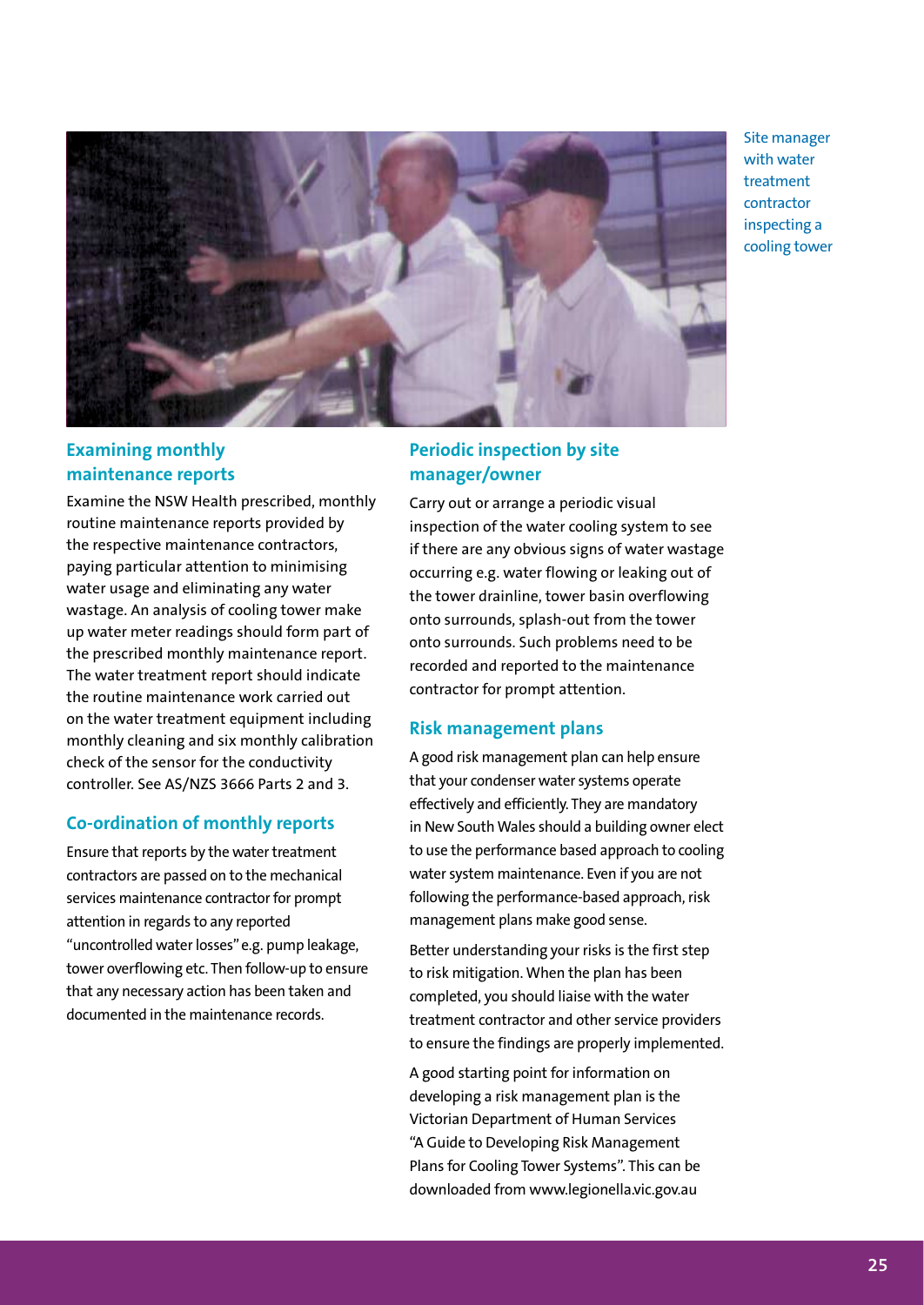# **Regulations relevant to water cooling systems**

## **Public health maintenance requirements**

All buildings owners and facilities managers have an obligation to ensure that their condenser water systems do not compromise the health and well-being of the building occupants, the general public and anyone working in or around the systems. Condenser water systems have been associated with outbreaks of Legionnaires' disease, a potentially fatal form of pneumonia, so proper and effective water treatment programs are mandatory.

The condenser water system is an ideal environment for Legionella bacteria to proliferate. Cooling tower drift loss creates the mist that can be inhaled. A cooling tower provides many opportunities for increase in microbial population density. The long residence time in the condenser water provides time for reproduction of the organism.

In NSW all condenser water systems must be fitted with "a process designed to control microbial growth, and that process must be sufficiently effective so that no sample taken from the system subject to a test for total Legionella numbers has a level of Legionella of more than 10cfu/mL or a heterotrophic plate count of more than 100,000cfu/mL"(NSW Public Health Act 1991 and Public Health (Microbial Control) Regulation 2000). In addition, a competent person must certify the process annually.

## **Compliance with statutory requirements**

One of the first steps to take in regards to following best practice, is to check for compliance with local legislative requirements, standards and codes. The relevant personnel need to keep up-to-date with the substance and intent of the requirements.

In the area administered by Sydney Water, the following legislation and licensing applies to condenser systems:

### **Legislation**

The main legislation:-

- (a) Sydney Water Act 1994 and the Sydney Water Regulation 2000. This legislation has relevance to the plumbing and drainage requirements for condenser water systems.
- (b) Public Health Act 1991 and the Public Health (Microbial Control) Regulation 2000. This legislation has relevance to the microbial control of condenser water systems including their construction, installation, commissioning, operation and maintenance.
- (c) Occupational Health and Safety Act 2000 and the Occupational Health and Safety Regulation 2001. This legislation has relevance to the OH&S measures covering plant such as cooling towers.

Copies of the above legislation can be downloaded from www.austlii.edu

(d) Sydney Water Customer Contract. You have an obligation under the Customer contract with Sydney Water to ensure your "Water System" is properly maintained. Your water cooled air conditioning system when supplied with mains water from part of your water system.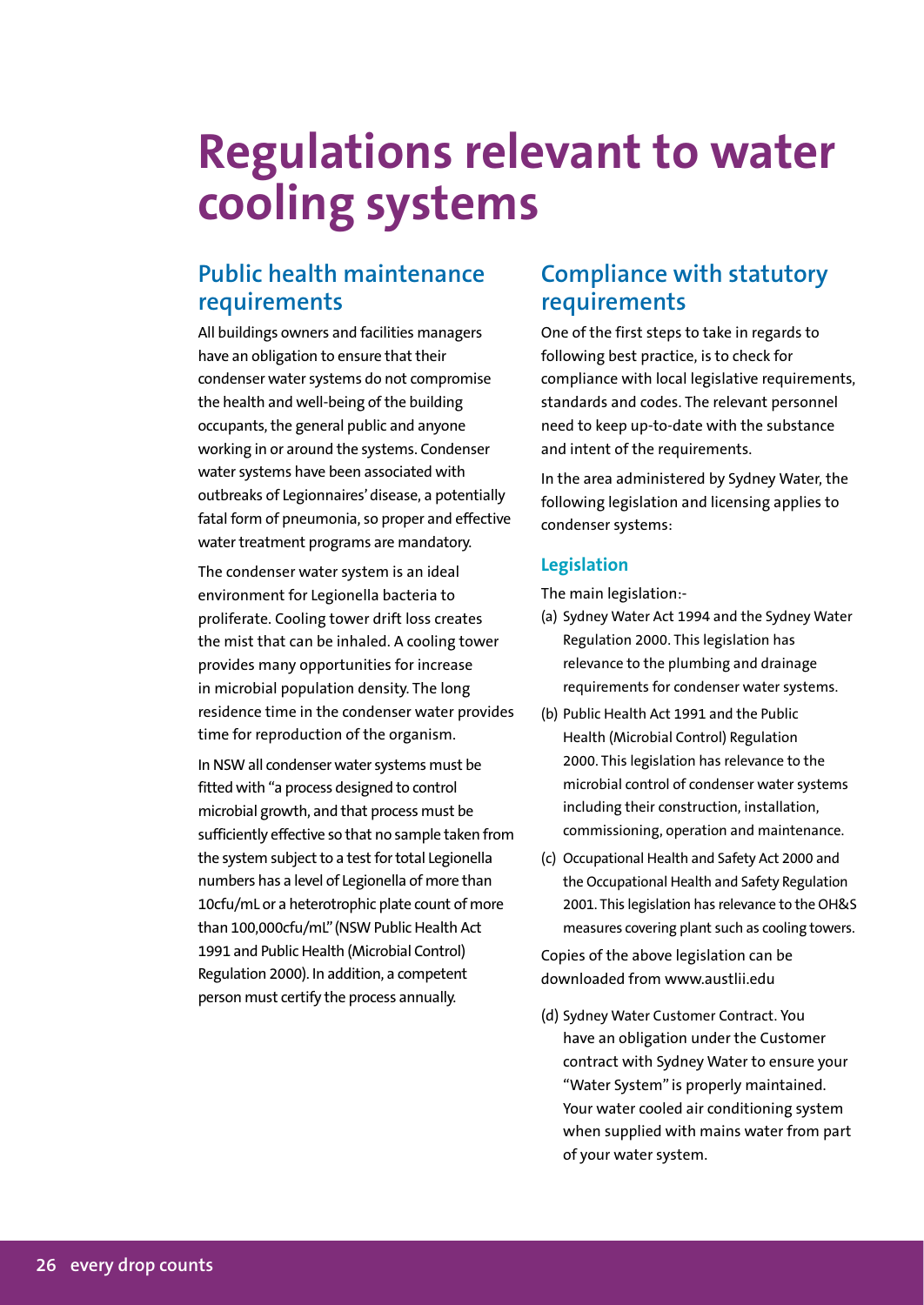

### **Codes**

The main code:-

The New South Wales Code of Practice – Plumbing and Drainage (1999) is relevant as it is referenced in Clause 6(1) of Sydney Water Regulation 2000. The Code is available from NSW Government Information Bookshops in Sydney.

### **Standards**

The main standards:-

Standards AS/NZS 2845.3, AS/NZS 3500.1.2 and AS/NZS 3666 Parts 1, 2 and 3, are particularly relevant to water cooling systems as they are referenced in legislation. These Standards are available from Standards Australia on www.standards.com.au

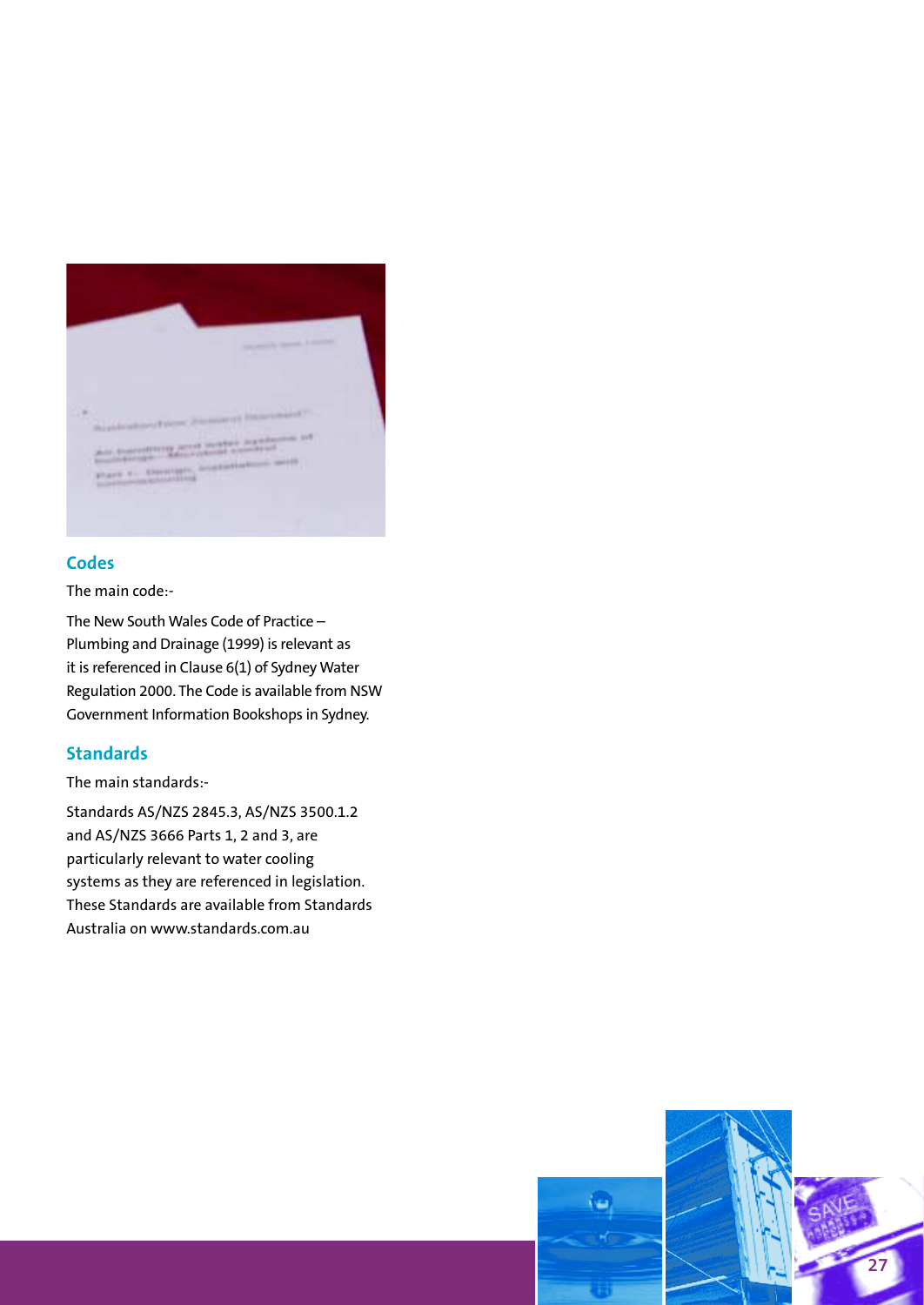# **Glossary of terms**

# **For the purposes of these Guidelines, the following terms are used:-**

#### **Ball float valve**

A valve which is actuated by a ball float and used to monitor the level of the water in a cooling tower basin and to regulate the flow of the make up water to maintain the preset level.

#### **Bleed**

The removal of water from a condenser water system to limit the concentration of the total dissolved solids and suspended solids.

#### **cfu**

Colony forming unit. Measure of bacterial population per mL.

#### **Chiller**

A device which cycles a refrigerant which is used to transfer heat from an evaporator to a condenser which is either air-cooled or water cooled.

#### **Controlled water losses**

Water losses in a condenser water system during the evaporative cooling process, bleed or blowdown, condensation of water vapour and also the drift in the exhaust air.

#### **Cooling tower**

A device for lowering the temperature of water by evaporative cooling in which atmospheric air is in contact with falling water, thereby exchanging heat.

#### **Cycles of concentration**

The ratio between the chlorides in the condenser water to the chlorides in the make up water, or any other ion such as magnesium.

#### **Drift**

Water lost from the cooling tower as liquid droplets entrained in the exhaust air, excluding condensation.

#### **Drift eliminator**

A device which is installed to help limit the rate of drift from a cooling tower.

#### **Evaporation**

The vaporisation of the condenser water during the water to air heat transfer process which occurs on the wetted surface of the heat exchange fill in the cooling tower.

### **kL**

Kilolitres of water.  $1k = 1000$  litres.

#### **kWR**

Kilowatts of refrigeration. 3.517kWR = 1 refrigeration ton.

#### **Legionnaires' disease**

A potentially fatal illness characterised by pneumonia and caused by infection with Legionella bacteria species, commonly Legionella pneumophila.

#### **Licensed**

Authorised by the Department of Fair Trading to perform the particular work e.g. water treatment, plumbing, drainage or electrical work or maintenance of air conditioning plant.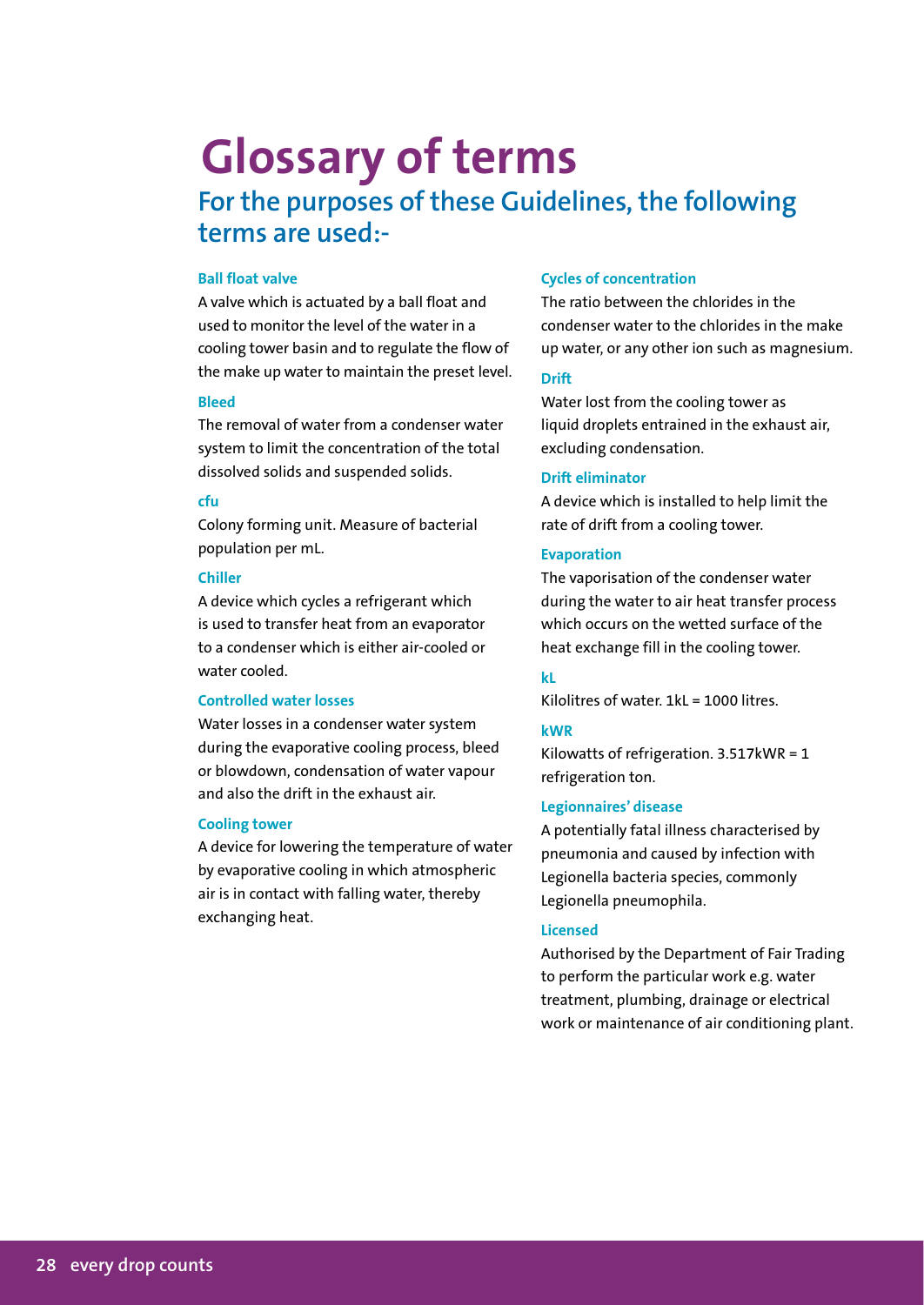#### **Life cycle**

The process of examining the costs associated with the complete or whole life of a product.

#### **Maintenance**

That regular activity aimed at preserving the operational standard and cleanliness of equipment, which includes inspection, repair, preventive service and cleaning.

#### **Make up**

Water supplied to a cooling tower to replenish water lost through evaporation, bleed, drift and wastage.

**mL**

Millilitre. 1mL = litres.

#### **MPY**

Mils per year. Measure of corrosion rate. 1MPY = 25 microns/year.

#### **Overflow**

The water which may accidentally flow over the basin of a cooling tower, or through the tower overflow pipe, due to a deficiency in the condenser water system

#### **Refrigerant**

A medium which is used to transfer heat usually from an evaporator to a condenser as part of an air-conditioning or process cooling system.

#### **Risk management**

The process for identifying, assessing, monitoring and controlling the key factors that could affect the desired outcome of a maintenance procedure.

#### **Splash-out**

The water that may be accidentally emitted by a cooling tower due to the splashing action of falling water within the tower or the effect of a strong wind blowing through the tower when exposed to the elements.

#### **TDS**

Total dissolved solids. A measure of the salinity of water. Expressed in mg/L. Typically conductivity is used as a proxy.

#### **Uncontrolled water losses**

Water losses in a condenser water system due to causes such as any leakage in pipe joints pump glands, tower casing or due to tower overflow or splash-out.

#### **Water treatment**

The process of treating the condenser water for effective control of corrosion, scaling, fouling and microbial growth.

#### **Wet bulb temperature**

The lowest temperature that can be obtained by evaporating water into the air at constant pressure. The average yearly wet bulb temperature for Sydney is 14.9°C.